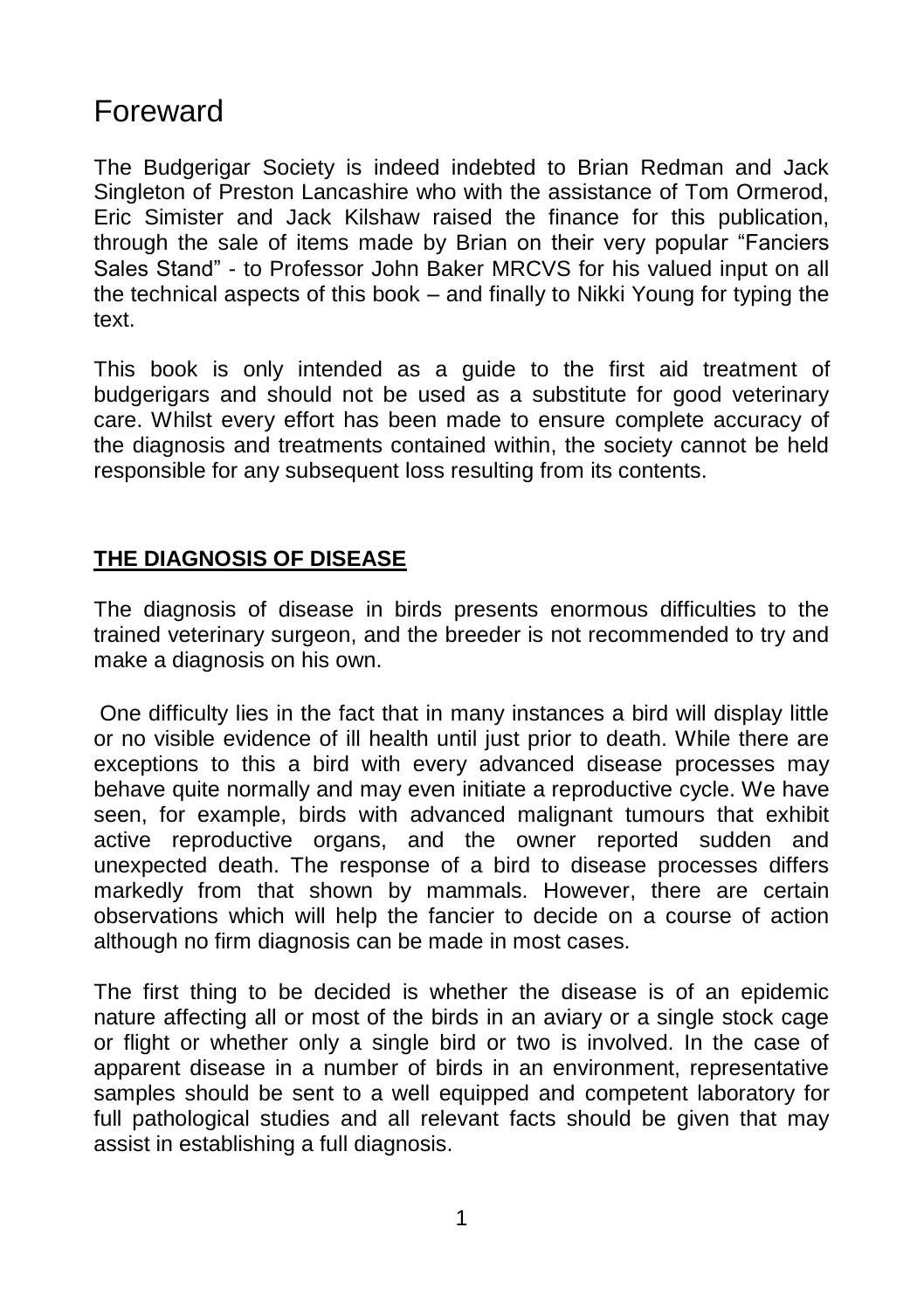Epidemic diseases are not unusual in budgerigars, and possible diseases giving rise to such an epidemic include Psittacosis, Pacheco's Parrot Disease, poisoning and many bacterial infections including such conditions as Escherichia coli and Salmonella infections.. Every effort should be made to avoid the spread of disease, either within the aviary or to other aviaries by avoiding direct and indirect contact between diseased and healthy birds, by discouraging visits from other breeders and by ensuring that the owner of an affected aviary does not spread infection by moving birds to other aviaries or shows.

Sporadic disease incidents, affecting an occasional bird, are more common in aviaries of budgerigars. In such cases there is no evidence of wide spread disease, but deaths and illness occur in individual birds. If a series of sudden deaths occurs in a flight or in a stock cage, stress giving rise to heart failure may be suspected. Although this does happen it is rare in birds in which the heart was previously normal, usually following preexisting heart disease. In such cases overcrowding or lack of recreational facilities may be the root cause of the problem, while other causes which have come to light as a result of our studies included car headlights flashing into an aviary, a cat climbing onto and moving on the wire roof of a flight, and an excited terrier barking at the birds through the wire. In the wild state the birds are able to remove themselves from a hostile environment to a place of safety; in an aviary they are deprived of this natural defense and serious stress ensues.

Diarrhoea, in the form of loose dropping and solid vents, is often reported and while the cause may on occasions be due to infections, in most cases it would appear to be yet another manifestation of stress. Salmonellae, a bacteria responsible for food poisoning, have been isolated in a few incidents, and while an Escherichia coli (E coli) has also been isolated quite often this organism, which is not a normal part of the budgerigars intestinal flora, would seem to be more in the nature of an opportunist invader. In cases of diarrhoea the bird should be removed from the flight to an unheated hospital cage and specimens of droppings, freshly collected on a piece of plastic film or on aluminum kitchen foil spread on the floor of the cage below the perch, should be sent to a bacteriological laboratory for examination. This will reduce stress and obviate spread of infection if a bacterial enteritis is diagnosed and treated. Fanciers frequently notice that a bird has a greenish diarrhoea and consider that it is a significant observation; unfortunately all that this indicates is that the bird is not eating and this can be caused by a very large number of different diseases.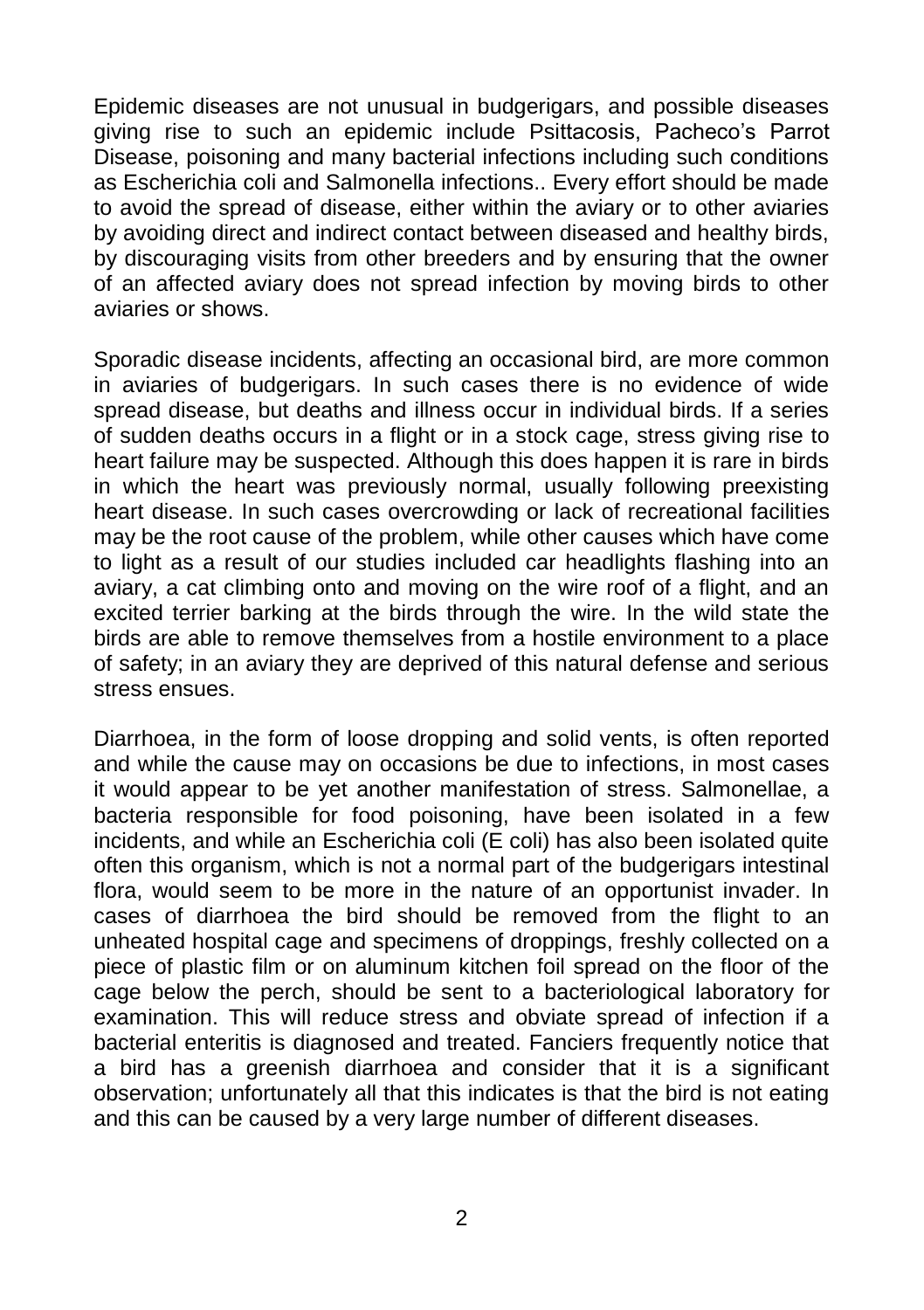Intestinal worms (and so far only intestinal round worms of Ascaridia genus have been found) are not uncommon and will cause an obstruction if the parasite population is large, in such cases death will occur and the bird will be thin. If birds are kept in open flights breeders might well consider biannual dosing for parasites, using Piperazine at a dosage of 2.5 grams per litre of drinking water for 24 hours. The treatment is cheap, effective and safe. Should a breeder wish to decide whether dosing is necessary a faecal sample may be collected as described above and sent to a laboratory for examination, but the cheap and safe treatment available may well be satisfactory for anyone who may be worried about worms without going to the necessity of establishing a laboratory diagnosis. In general the budgerigar will drink about 0.5 to 1ml of water per day and this figure may be used, as a basis for estimating the quantity of the drug required, however water consumption depends on temperature, humidity and diet.

Skin diseases are uncommon, although cases of Cnemidocoptes infection causing scaly face or scaly leg have been seen. In this condition scurfy wartlike growth of skin may appear on the face and legs. Treatment with an anti parasitic is effective, but in such cases the dressing must be applied sparingly as this can be toxic to birds.

#### **CARE OF THE SICK BIRD**

As has already been explained under the heading diagnosis in many instances the disease process may be very far advanced before the bird actually shows any symptoms of ill health, and in such cases any attempts at cure and treatment are unlikely to be of value. However, the following advice may well be of benefit in some cases and should, in all events, be tried whenever such a situation arises.

A hospital cage, provided with heating elements and a thermostat, is available commercially, follow the manufacturers instructions regarding its use. Alternatively you can use a standard show cage.

The bird should be caught as gently as possible and in most instances if the bird is in fact ill this presents little difficulty. If it has a mate, and has an established pair bond, the mate should be removed to the holding cage with it to reduce the stress that separation of pair bonds can create. The show cage with its occupant or occupants should be moved into a warm room and covered with a cloth to allow the patient to rest as much as possible.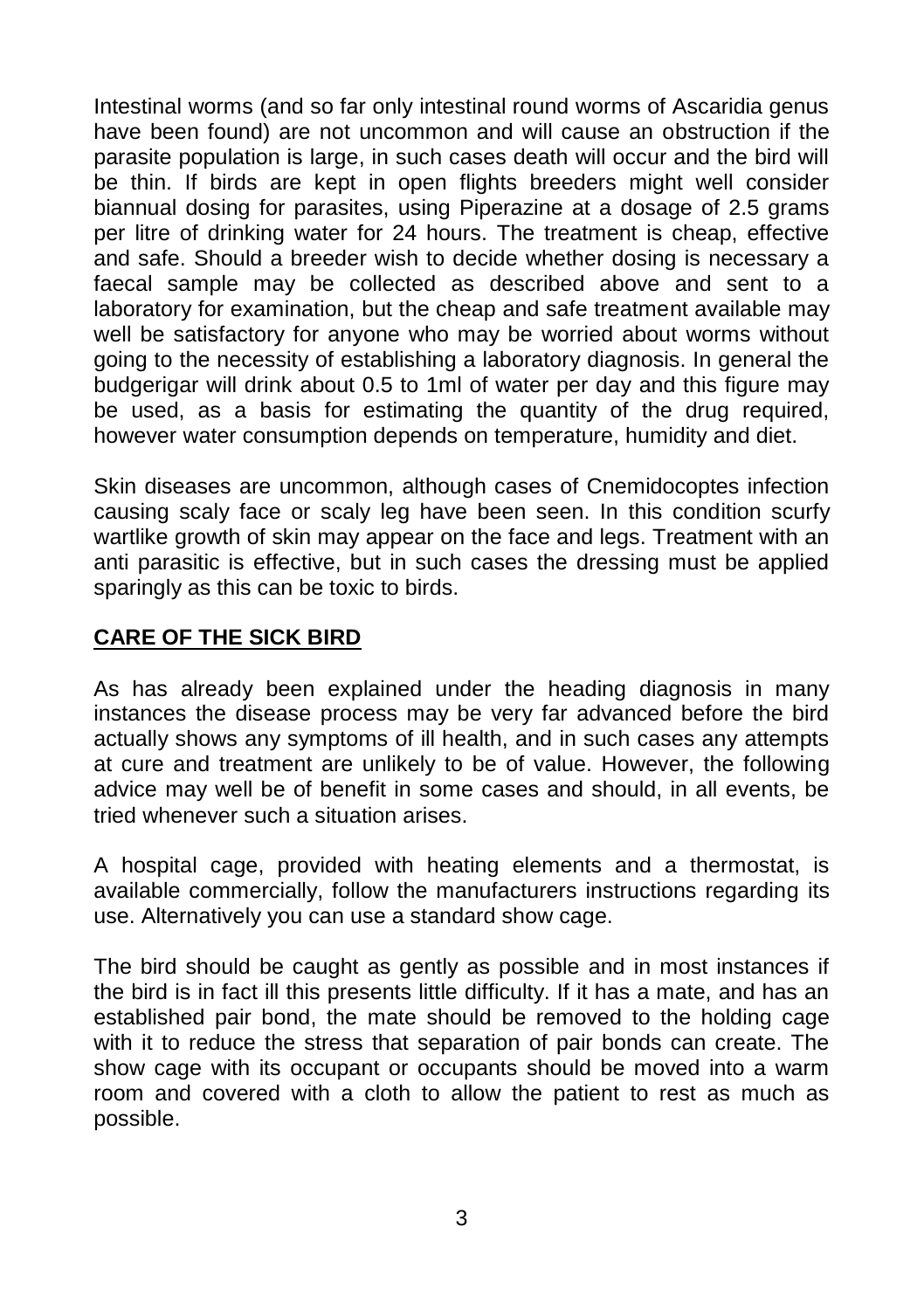Budgerigars prefer to perch rather than sit on a flat surface but when ill may not have the energy to reach perches in the normal position. It will reduce stress somewhat and make the bird more comfortable if one or more perches are lowered to half an inch from the floor where the birds can get on them more easily.

As a general rule a sick bird is reluctant to take food, and will die of starvation in just 3 or 4 days in these cases it is essential to administer some form of food (such as Polyaid or similar products) if the bird is to survive. It is much better to use a crop needle than a dropper and it is advantageous for all fanciers know how to use one.

Although the bird may be reluctant to take food, every effort possible should be made to encourage it to feed. As wide a variety of food as possible should be displayed in the cage, and chickweed or soaked millet sprays are particularly useful and appear to be taken when other foods are refused.

The bird should be encouraged to rest in the covered cage until recovery is apparent, after which a period of acclimatisation is necessary. To take the bird straight from the sick cage in a warm environment and introduce it into a flight in cold weather is asking for trouble.

As has previously been said, handling a bird to medicate it causes stress, but fortunately in most cases the drugs used in treatment of budgerigar diseases are available in forms which can be dissolved in drinking water, and since a sick bird will usually take water this is the preferable route to take. The ordinary drinking water should be removed and replaced with drinking water in which the necessary drug has been dissolved at the correct strength. If in-water medication is used all soaked seed, green food and soft food should be withheld for the duration of the treatment. No other source of drinking water should be available. In some instances the bird may find the medicated water unpalatable and reduce the water intake, a far from desirable effect. In such cases the addition of sugar or soluble vitamins has been effective in ensuring normal water intake. This problem of unpalatability is of some interest and it has been observed that a bird will be reluctant to take the medicated water that another may accept without hesitation, indicating that it is an individual rather than a species problem, at least in some cases.

Many birds do not die of the disease they have but rather of dehydration. To give the antibiotic time to work this needs attending to. To counter dehydration any bird, which is not drinking, should be given water at the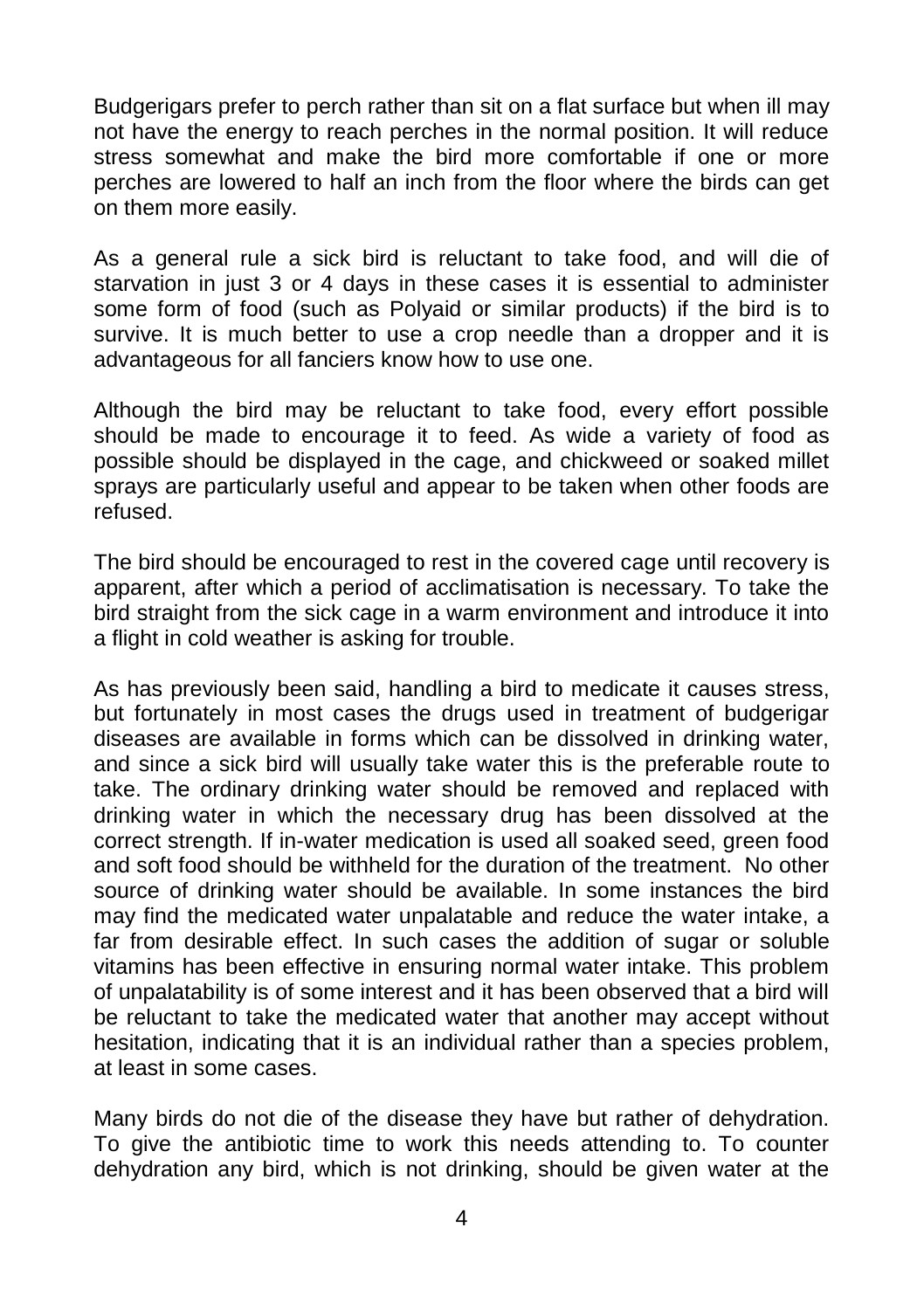rate of 4ml per day in divided doses. The water should be warm and one can add sugar at the rate of a heaped teaspoon to half a pint and also add a small pinch of salt. Alternatively a proprietary electrolyte/energy solution for birds can be given.

#### **TREATING BIRDS WITH ANTIBIOTICS AND NURSING SICK BIRDS**

The usual way of giving antibiotics to birds is either by mouth or to administer it in water, or occasionally in the food. In almost all cases it is best to give the drug directly to the bird, this can be done by opening the beak and giving the medicine into the back of the mouth. The disadvantages of this is that the bird may spit some or all of it out and there is also the danger that some of it may go down the wrong way and asphyxiate the bird, although this is rare. It is much better to give the medicine using a crop tube as by this route one can be certain that the bird has had the full dose and this route overcomes the danger of asphyxiation. In-water or in-food dosing is uncertain, you do not know if the bird has taken any or if it has how much. This is however, the route, which will have to use if large numbers of birds are to be treated. While a 5 day course is the usual recommendation for an antibiotic due to the uncertainty of the dose with in water or in food medication a 7-day course is advised. If in water mediation is used all soaked seed, green food and soft food should be withheld for the duration of the treatment.

As antibiotics can upset the normal good bacteria in the bird's digestive system whenever antibiotics are given it is a good idea to follow these with a 10 to 14 day course of probiotic. There are a number of these on the market for cage birds and you may be able to obtain one locally from a pet shop.

Most sick birds have ruffled feathers and a fluffed up appearance. This indicates that the bird is having difficulty keeping warm. To aid the bird's chances of recovery it should be placed in a heated hospital cage or warm place. Within reason the warmer the bird is the better and a temperature of 38 degrees C or 100 degrees F is ideal provided the bird can move to a cooler area if it wishes. Also placing the bird in a dim light reduces the chance of disturbance.

Many of the germs, which cause disease in birds, can survive for long periods of time in the bird room and there is little point in treating the birds if the germs remain to cause disease again. For this reason it is strongly advised that the bird room and all the equipment is thoroughly cleaned and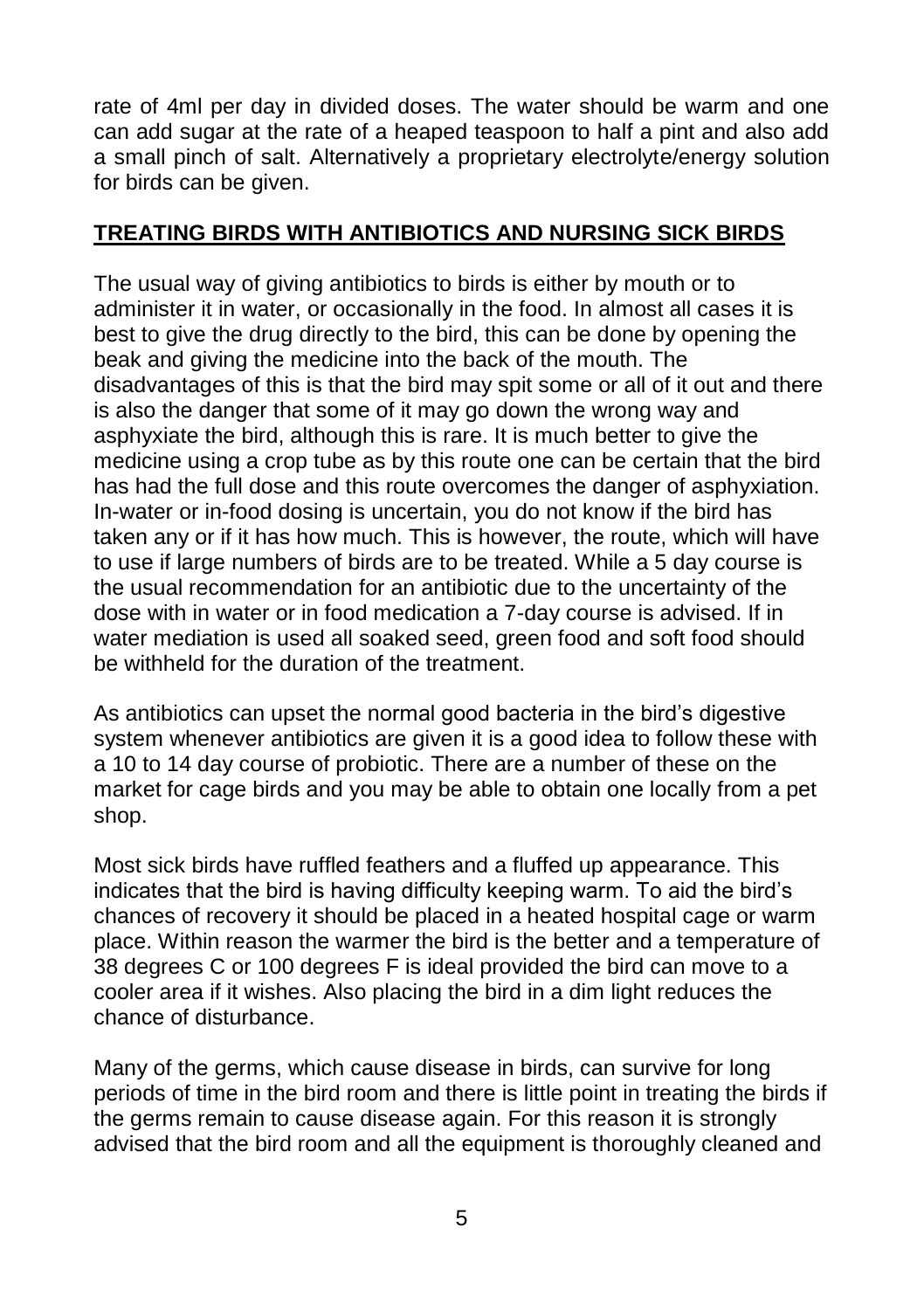disinfected about halfway through he course of treatment to eliminate this risk of re-infection.

**ANATOMY –** The anatomy of birds varies very markedly from that of mammals, and not only in the arrangement of the musculature necessary to permit of flight, but also in the various systems of the body.

**The Digestive System –** The food is taken into the beak and is swallowed into the oesophagus or gullet where it comes to rest in a dilation of the organ, the crop. This is purely an organ connected with storage and little true digestion occurs here. The so-called crop-milk is not formed in the crop but is a predigested material from the proventriculus or glandular stomach, which is, mixed with mucin and other protein rich secretions. It is not formed in the crop, which contains no secretory glands.

From the crop the food is passed into the glandular stomach where it meets the gastric juices and where true digestion starts. The food then passes to the gizzard, a strong muscular organ which performs the work of a grinding mill, and contains a quantity of grit to enable the bird to break the grain down into fine particles and so allow the free action of the digestive juices.

The food next passes into the first portion of the bowl or intestine, which is a narrow loop of the gut. Here the liver secretions, in the form of bile, are added, and in the loop, between the two limbs, lies the pancreas, another large gland producing digestive juices.

By this time the food material is very moist, as the reactions of digestion are active in a moist state, but like all animals which inhabit hot and dry regions, water is a valuable commodity, hard to come by, and therefore must be conserved. In the hind portion of the gut a large of the water is reabsorbed, conserving the water, and the bird passes a rather dry faecal pellet under normal circumstances.

**Respiratory System –** Flight is a process requiring the use of enormous amounts of energy, which is obtained by the oxidation of fats, and sugars, which have been stored in the body. The rate at which these are used requires a very good supply of oxygen through the blood, and to provide this, the bird has a respiratory system very different from that of mammals.

In the mammal the air is drawn into the lungs, and passed down through a series of tubes to a so-to-speak dead end, the alveolus, where the oxygen exchange takes place. The animal then breathes the used air out and replaces it.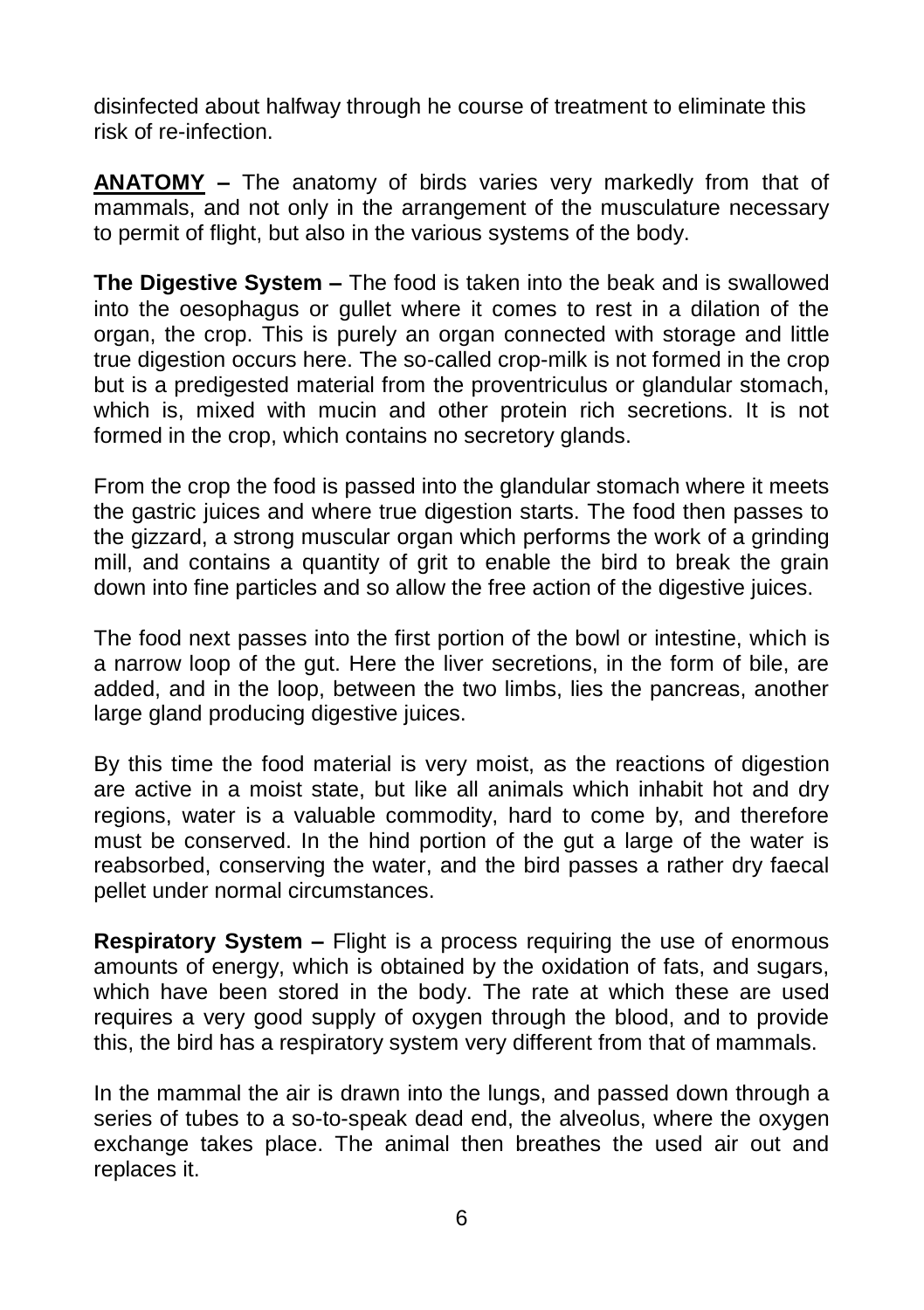It would be very difficult for a bird to obtain sufficient oxygen to provide the energy for flight with such an inefficient system, and they have adapted the lungs so that the air passes through them continually, with the oxygen exchange going on the whole time. The inspired air passes through the lung to the posterior airsacs thin walled ballon like structures, from them via the lung to the anterior airsacs from which it is expelled.

**The Urino-Genital System –** The mammal has separate disposal systems for the solid and the liquid waste, In the bird one single orifice disposes of these wastes and also has reproductive functions. However the bird does not produce liquid urine as a mammal does, but conserves water and excretes a pasty white matter which is mainly derived from the breakdown of protein material.

The male bird has two testes, but in the female only one ovary and oviduct develop, the ones on the left, although a vestigial right oviduct may be seen on occasions, as a cystic organ containing a clear fluid, in the abdomen.

# **FIRST AID**

**ABSCESSES** – Bacterial infection occurring anywhere on the surface of the skin identifiable as firm swellings. Contents of abscesses in birds differ from mammalian abscesses in that, instead of liquid pus, they are fairly hard and of a cheesy appearance. Quite often they are mistaken for tumours because of the firmness (these will be dealt with later on). Treatment can be either surgical removal or lancing to drain the pus; antibiotics are ineffective because the drug does not penetrate to the centre of the pus where the germs, which have caused the disease, are present. However antibiotics after lancing and removal of the pus are a good idea.

**ASPERGILLOSIS –** A disease caused by fungal infection to the lungs and air sacs. The spores of Aspergillosis fumigatus could be present in any decaying vegetable matter and inhalation of these causes the problem, which is dangerous and generally resulting in death. Currently there are drugs which can cure aspergillosis provided the disease is caught early but these will have to be obtained from a vet.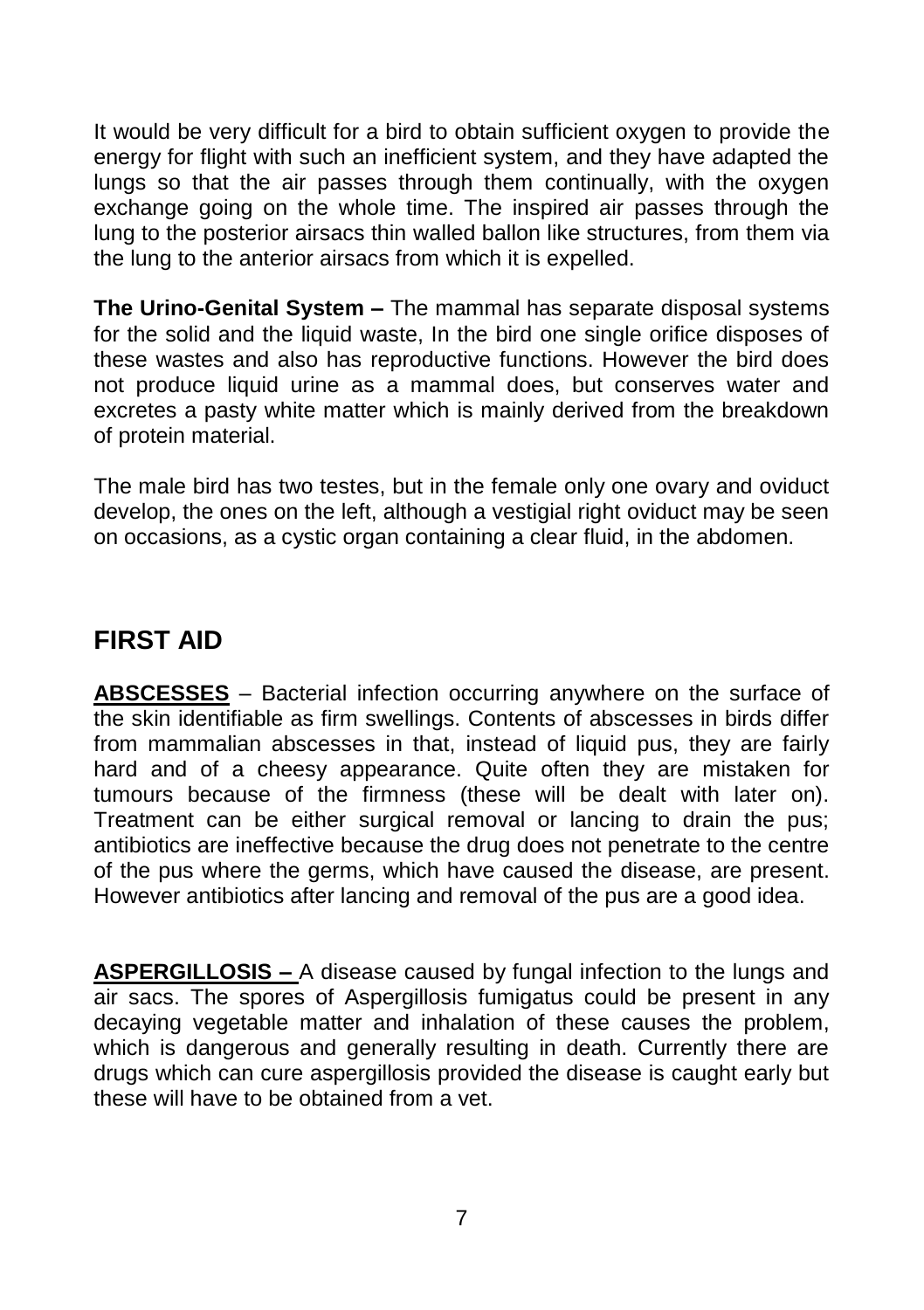**ASTHMA** – This is more likely to crop up in pet birds than those kept in outdoor aviaries and birdrooms. A bird suffering from asthma wheezes more or less continuously but does not sneeze as it would if it had a cold. Apart from this the bird will appear perfectly normal and healthy. The actual cause is not that easy to pinpoint, but it can easily be relieved and perhaps even cured by use of one of the asthma cures available at pet stores.

*Slide 10 "Overgrown Beak"*

**BEAK AND CLAW OVERGROWTH** – Beak overgrowth is fairly common, though with good management it shouldn't be, as all birds will use cuttlefish bone, and this is the best way to keep the beak in trim. However should it become necessary to take action, a sharp pair of nail clippers or preferably a pair of animal nail clippers are required. The beak should be carefully trimmed a little at a time – better not to remove enough than to cut to far and cause damage. It should not be done more often than every six weeks unless absolutely necessary. The claws are much easier to trim, there being a visible vein and care needs to be taken not to cut too close to this, or bleeding will result. Other than the note on cuttlefish, the above notes on beak trimming also apply to claws, and natural perches are best to assist the bird in keeping its claws neat, and the varying shape and thickness will prevent foot problems of other kinds.

*Slide 9 "Undershot Beak"*

**BEAK, UNDERSHOT** – It is believed that this can be an hereditary flaw, but more commonly the second possibility is the cause, dirty feeding parents. It is, therefore not a bad idea to check daily the beaks of all chick in the nest, especially those of known dirty feeders. If either upper or lower mandible is clogged, just gently remove the obstruction using a clean matchstick and a little warm water if necessary. Gentleness is a must, as the young bird's beak is especially soft and tender and therefore quite easily damaged. If a bird has an undershot beak, this must be trimmed regularly in order for it to be able to de-husk its seed properly, and if in doubt you should consult a vet initially for instruction on how to do this properly.

**BLINDNESS** – Blindness is not uncommon in budgerigars. It has several causes and is untreatable. However, blind birds usually manage well provided that they are in cages on their own or with few companions. They rapidly get to know where the food and water are, provided these are not moved about, and suprisingly even manage to know where the perches are and will fly to them. In large flights with a lot of other birds they just get lost.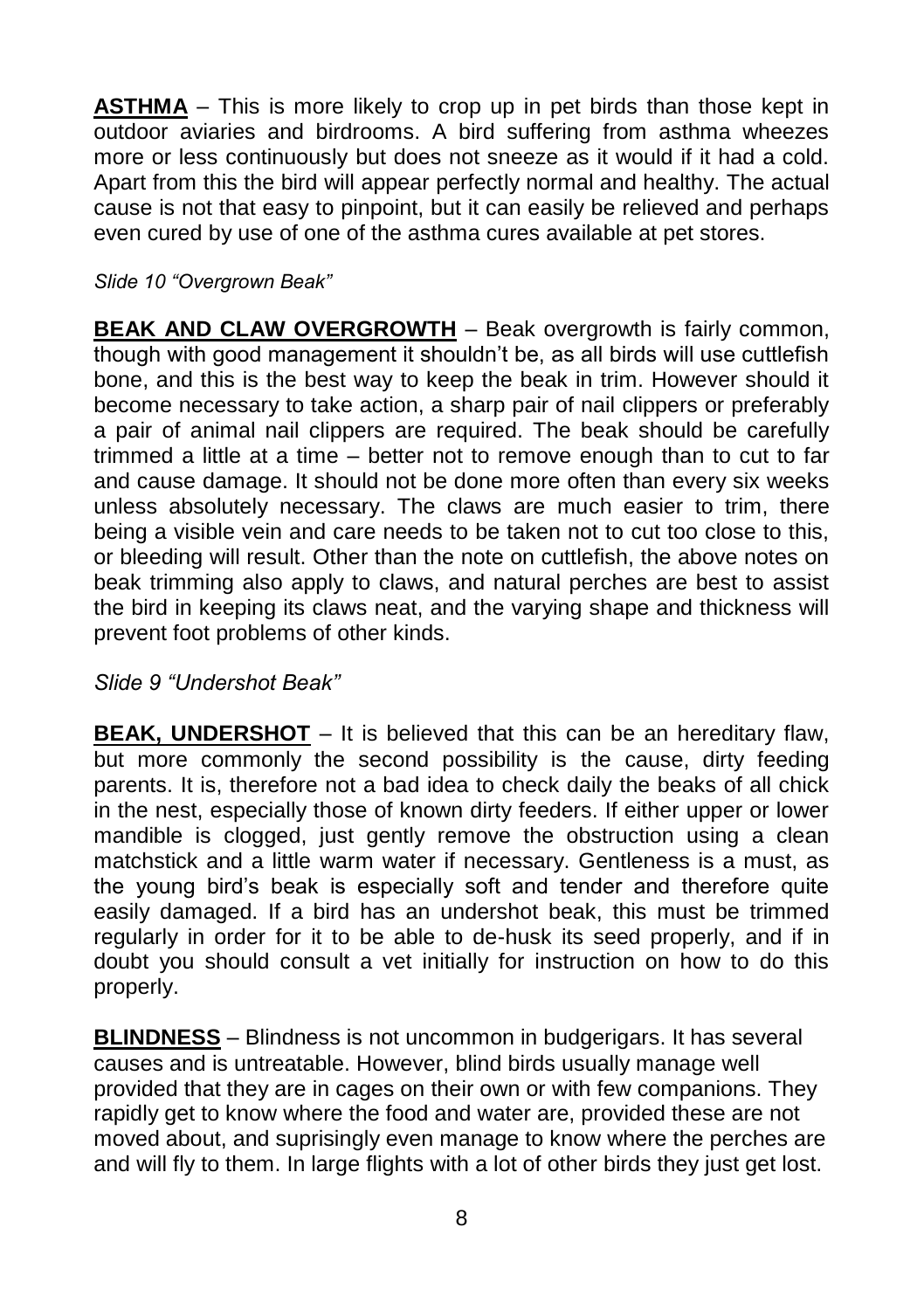**BROKEN LIMBS** – Birds bones are very lightweight and also tend to be very brittle, and so break quite easily. Luckily they also tend to knit back together quickly, with a little assistance. It is, however, much wiser to see a vet if in doubt, as a mistake can result in a permanently crippled bird, and quite possible loss of the limb. On the whole, legs are easier to set than wings, for obvious reasons. Patience is the most valuable tool, as the bird will almost certainly try to remove the splint, necessitating re-application. A break at the joint is virtually impossible to repair, and will usually remain stiff ever after. Damage to the shank of the leg requires the application of a splint secured with adhesive tape, a small piece of sanded wood making the best splint, and depending on the degree of damage applied to either one or both sides of the break, thus sandwiching the damaged part into the correct position. Another method is to split a short length of rubber tubing down its length and fix it around the break, using either thread or adhesive tape to hold it together. As to wings, a broken one should not be confused with a dislocated one – the former always hangs unnaturally loose and useless, while the latter retains at least partial use, and generally cures itself in time. A broken wing can also be splinted and slung into its natural position, but being much more complicated its best left to the experts. Even then, it is unlikely to mend to complete satisfaction.

**BUMBLEFOOT** – This is due either to squalid living conditions or severely overgrown claws puncturing the sole of the foot. If cages or aviaries are not emptied of droppings regularly the bird's feet can become soiled, and nodular swellings appear as a result, especially on the soles of the feet. These can sometimes be removed surgically, though they heal slowly. If the condition does occur, the bird should be seen as soon as possible by a vet, in order for the treatment to be effective. A good preventative is to use perches of a variety of sizes and cross-section shape which means that the weight of the bird is not born by exactly the same area of the sole every time it perches.

# **CANCER** – See also **TUMOURS and CERE DISCOLOURATION**.

**CANDIDIASIS** – Also known as Monoliasis, thrush or crop necrosis. The symptoms for this are general lack of condition, coupled with a clear slime from the beak only, not from the nostrils, also in very bad cases, accompanied by a highly pungent form of diarrhoea. There appear to be two forms of this ailment, mild and acute. The former is not accompanied by loose bowels, and very often goes by itself. The latter, however is fatal and rapid – taking just 12 to 24 hours to seize and kill the bird. A particularly nasty tendency of this problem is that it tends to take hold of a bird which has been perfectly well all day, in the evening – when all the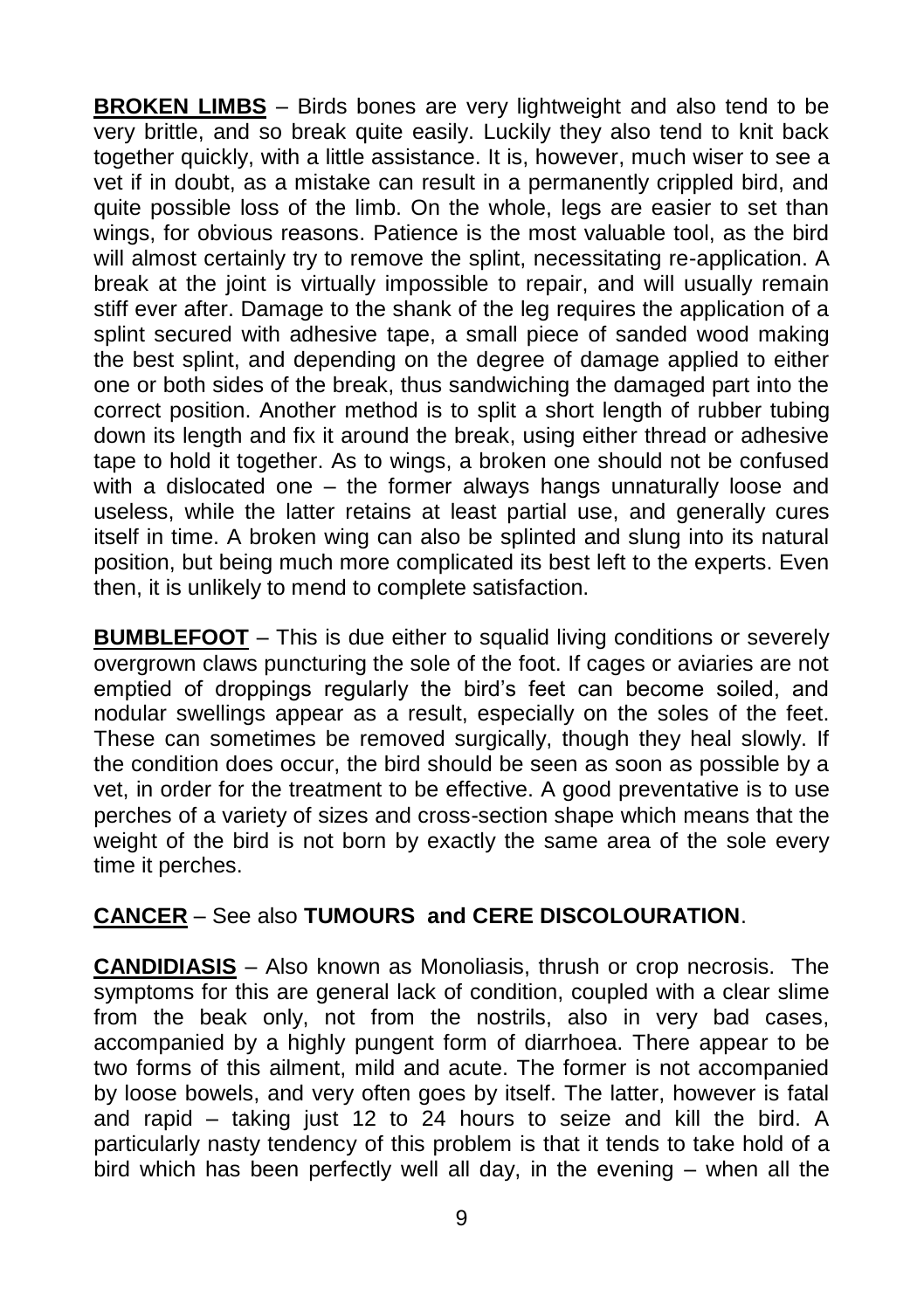vets are shut! – And of course the bird dies overnight. The treatment for this disease is one of the antifungal drugs such as Nystatin. This disease does not seem to be contagious, it just crops up in a single bird – and usually does not recur in the same bird.

**CATARRH** – Initial symptoms are similar to those of a bird suffering from a cold, but the infection can develop quite quickly and the bird will have a mucous discharge from nostrils and beak. This ailment is very contagious, so it is important to both isolate the affected bird, and thoroughly disinfect its living quarters. This is also necessary for a single pet bird – otherwise it will only become re-infected when returned to its home. Perches, food, water pots and toys should all be thoroughly disinfected, as should all framework, netting, cage front's etc, with which the bird has been in contact. The sick bird should be taken into a warm, even temperature, and any soiling of its feathers should be washed away with a weak solution of safe disinfectant and warm water. The recommended treatment is a course of Sulphadimidine in drinking water which has first been boiled, it should be given for three days, then three days missed and then for one further day, at the rate of four drops per tablespoon of water, or one teaspoon per pint of water.

**CERE DISCOLOURATION** – When the cere of a bird loses its colour, particularly when the cere of a cock turns brown, this is said to denote cancer of the genitals, and of course is untreatable. However, this is not common, and more often the condition is of a temporary nature, and merely means the bird is out of condition.

**CHILLS, COLDS AND BRONCHITIS** – Sudden changes of temperature, shock and a shortage of food can all cause a chill. Generally, birds kept in dry, draughtproof shelters or houses do not catch colds or chills, even without heating in the coldest of weather. However, birds kept in poor conditions, or coming into contact with an already sick bird, can catch one. The symptoms are very obvious – the bird will ruffle its feathers, shiver, sneeze or wheeze, have discharge coming from its eyes and nostrils, and basically look a picture of unhappiness. In bad cases, it may even rock to and from in time with its breathing, and eventually will become too weak to stand on its perch. A bird found in the state described must be treated immediately, as otherwise pneumonia will rapidly set in and while colds and chills are easily remedied, this is almost always fatal. Treatment consists of bringing the bird into a warm, even temperature, and in many cases, this alone will affect a cure. See also **PNEUMONIA**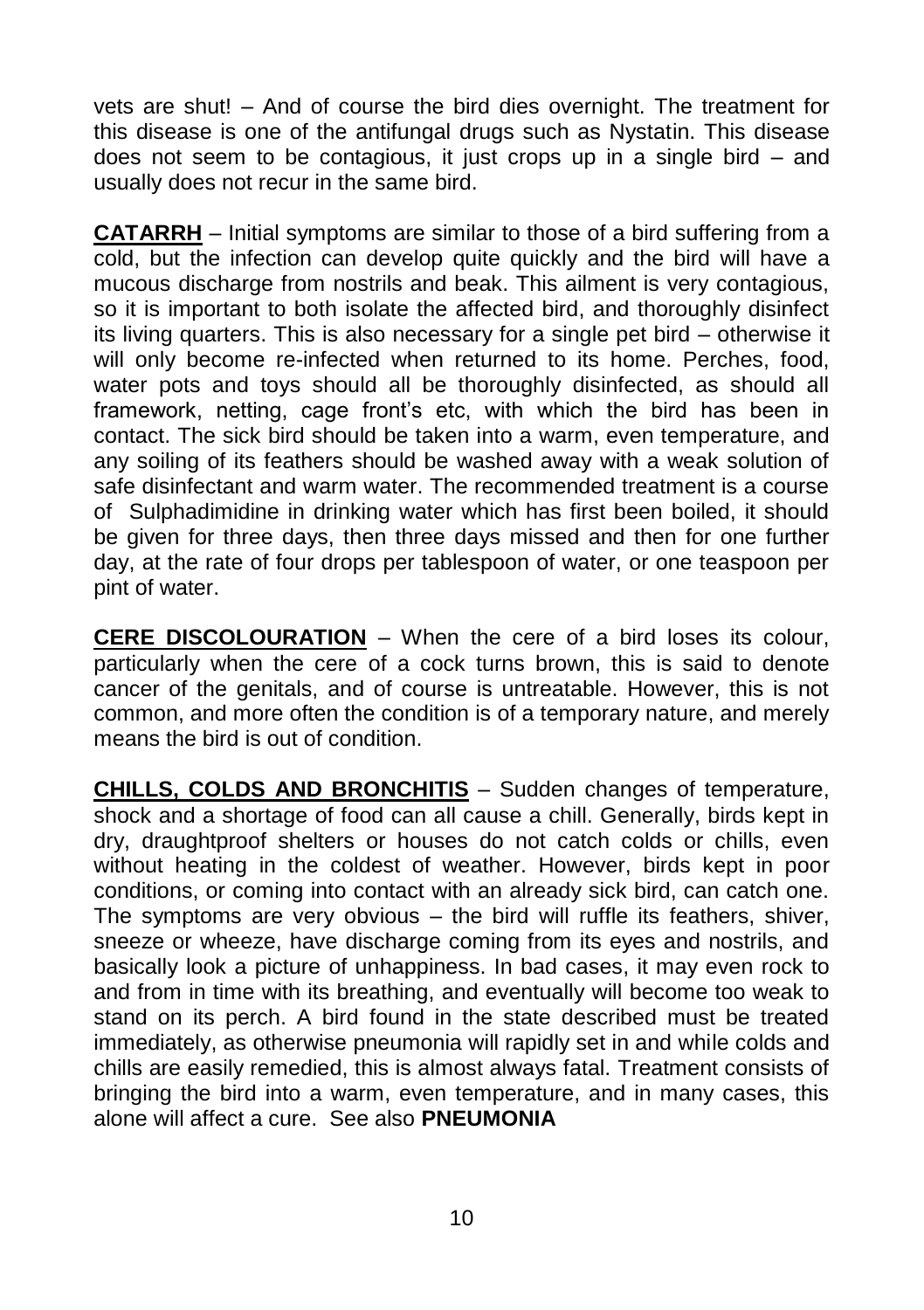# *Slides 5 & 6 "Clagged Vent"*

**CLAG** – This is the term used when droppings build up around the vent; there are many causes of this condition. Sometimes this mass can form over the vent and block it. If this happens the bird will die in 1 to 3 days as it is unable to get rid of waste products. Whatever the cause this mass must be removed at least twice a day. It should not be pulled off, as this is painful, but the back half of the bird should be immersed in warm water and the mass gently teased apart.

**CONJUNCTIVITUS** – All eye problems should be dealt with promptly. These very easily can be spread, as the bird will quite naturally rub its irritated eye on the perch, thus leaving germs behind. Most problems will respond to repeated treatment with antibiotic eye cream available from a vet, but a stubborn disorder can be a sign of more serious trouble. A word of warning when using eye ointments, some are poisonous to birds and will kill them if any gets on the beak and is swallowed. The bird's head needs to be held securely as the ointment is given so that the bird can not get the beak round to the dropper.

**CONSTIPATION** – This is very rare, as a bird being fed properly suffers from very little trouble in this department. If it does occur, the bird will not appear ill, merely a little sluggish, and will be in obvious difficulty when it tries to pass its droppings. The simple remedy is to feed extra greenfood and perhaps vitamins of the B complex (as found in PYM), and for a more serious bout a dose of olive oil. As an alternative, about a dozen drops of Syrup of Buckthorne may be added to 125ml of water, or Epsom or Glauber salts may be added, the dose being a good pinch to the same quantity of water. If the condition persists, it may be a symptom of something more serious, and a vet should see the bird.

# *Slides 1 & 2 "Wing Cyst" – "Feather Cyst"*

**CYSTS -** Occasionally a bird may develop a soft yellowish cyst on its body, the most probable area for this is the chest, vent or wing butts. In the early stages it does not seem to cause any pain to the bird, though its position may be the cause of some discomfort. The only successful cure is to have them surgically removed.

**DIARRHOEA -** This is a symptom of other illnesses, rather than being one in itself. The answer is to find out what the disease is, if necessary by seeking the opinion of a vet, and treating the bird accordingly. Two other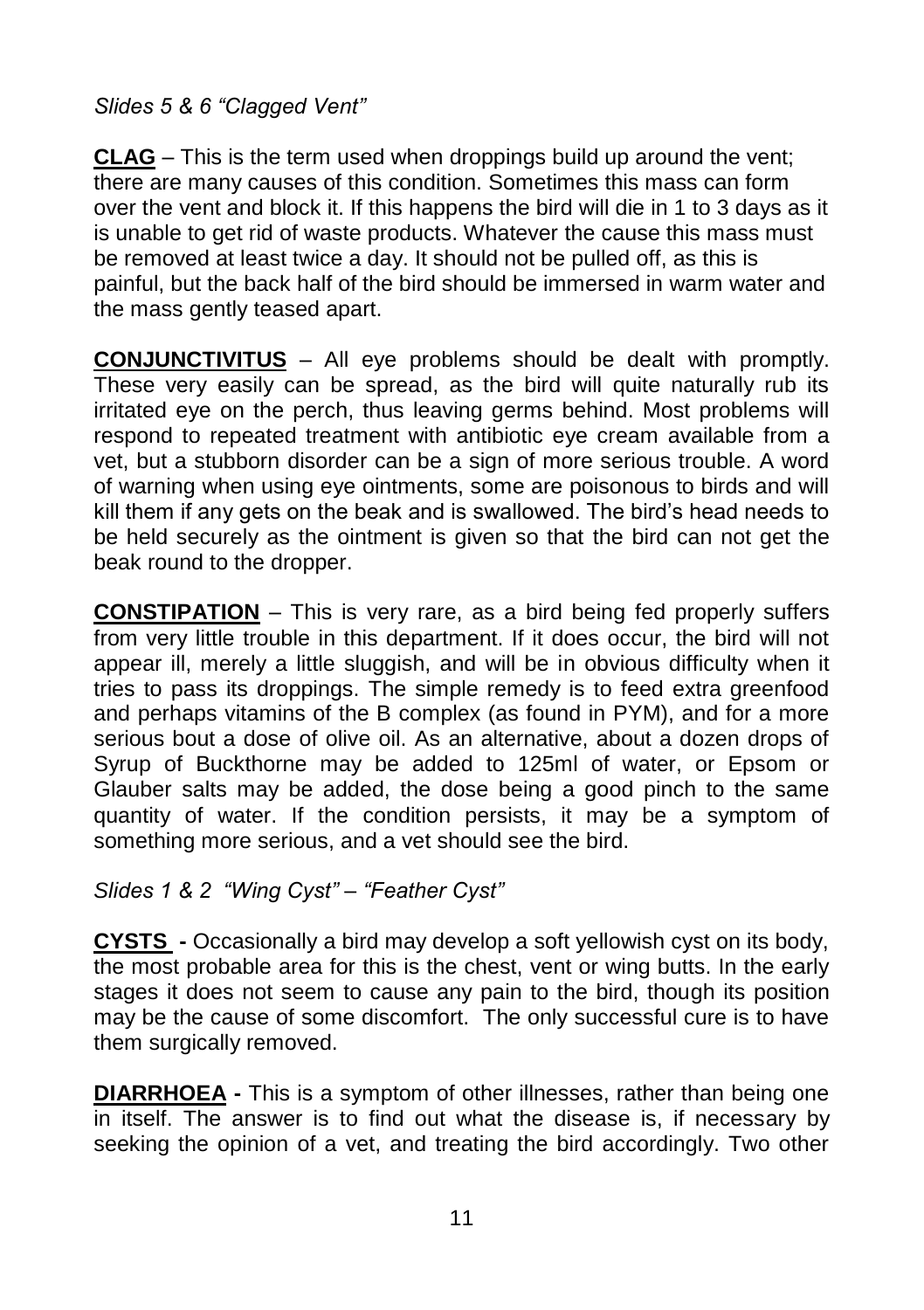causes than illness could be either two much green food or bad food e.g. mouldy food or very old seed etc. See also **ENTERITIS**.

**DIGESTIVE PROBLEMS -** Perfectly normal healthy birds, especially cocks, often regurgitate to themselves, or over anything in cage or aviary, this is quite natural and not to be confused with illness. However a single bird kept as a pet may possibly regurgitate its crop contents to such an extent that it eventually starves, and in this case something needs to be done, namely removal of the item it "feeds", and perhaps extra feeding: millet sprays, soft food etc, depending on how weak the bird has become. Normal regurgitation should not be confused with "trichomoniasis" syndrome, in the case of which the bird will regurgitate seed mingled with mucoid fluid, which adheres to the feathers and stains them yellowish brown. A bird in this condition will look ill, retch or vomit, and have abnormal droppings, those being predominantly whitish. Potassium permanganate can be added to the water, enough to tinge it pinkish, to help the bird to recover. In some cases, the illness can re-appear at intervals. It hardly ever appears in hens with chicks, but can affect birds, which are in good health, but not rearing young. Treatment should be effected immediately, and the sick bird should be kept warm. See also **TRICHOMONAS**

**EGG BINDING –** This is likeliest to strike birds that are breeding in the colder months of the year. When birds are breeding, nest boxes should be checked daily, as the condition can quickly become fatal if not treated. The hen will appear fluffed up initially, will often stand with legs splayed further apart than normal, and will have difficulty in perching. Eventually she will abandon the perch and sit on the cage floor, straining to lay, and in obvious distress. The hen being unable to lay her egg because the muscles of her oviduct have ceased to function properly. Other than the weather, age, a weight problem, or lack of breeding condition may bring it on, and it is likelier to occur with the first egg of the breeding season. On examination of the bird's vent, it will be notably inflamed and very dark and angry in colour, the egg often being slightly visible. Immediate treatment is of prime importance, as any delay can be fatal. Firstly it is vital to note that the hen should be handled with the utmost of care, as peritonitis will almost certainly set in if the egg breaks within the bird, and this is fatal, plus the fact that she will be in great pain. Anyway, she should be brought straight into a temperature of at least 25 degrees C, and a drop of warmed olive oil, castor oil, liquid paraffin or glycerine applied gently to the opening of her vent, which will noticeably dilate rapidly on contact. If though to be necessary, apply another couple of drops of oil, taking care not to get any on her feathers, as this will make her feel even worse. Provide the bird with milk to drink. If the egg does still not arrive within the next few hours, the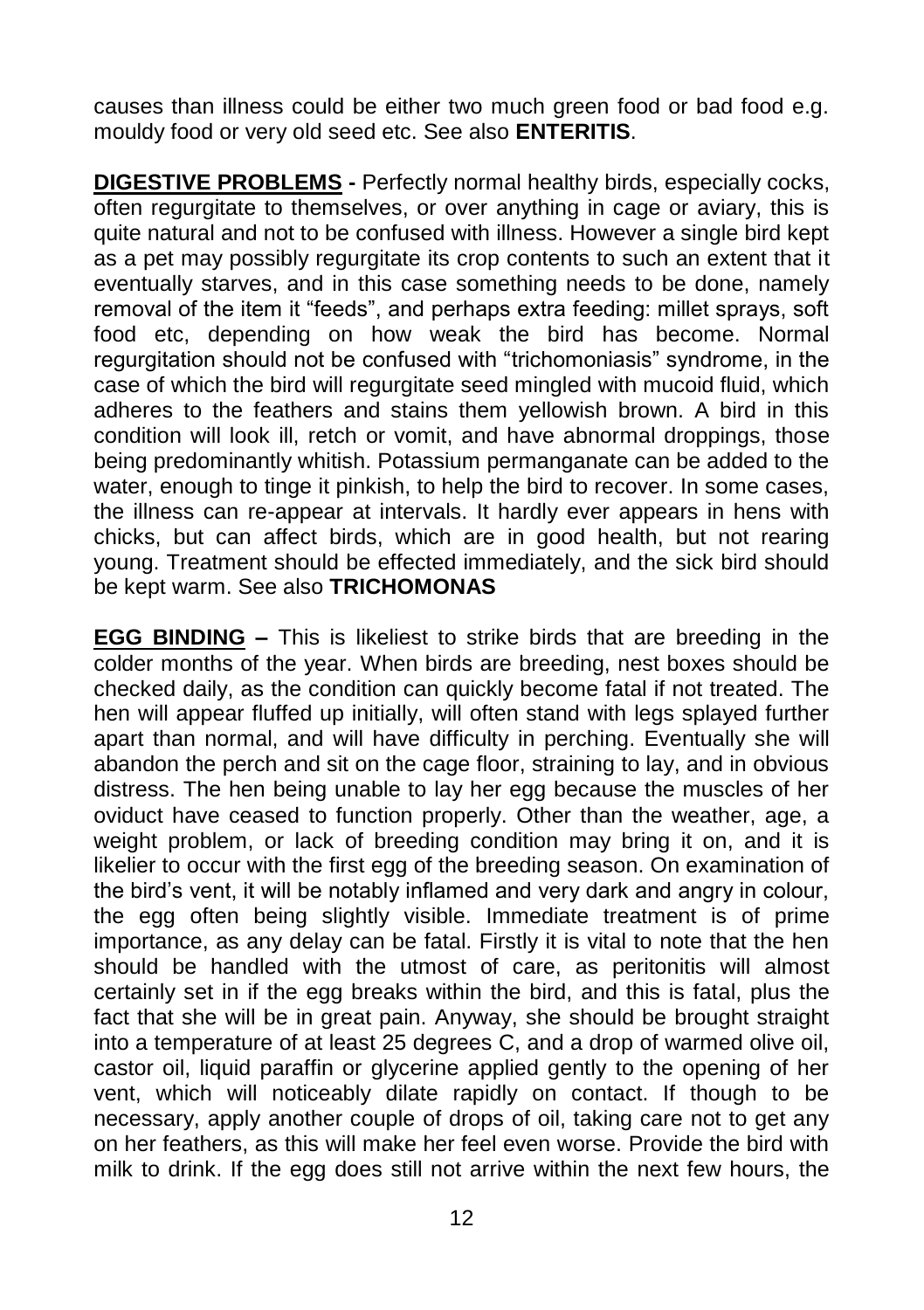hen may need to be gently steamed over a bowl of boiling water, and this is generally successful when all else fails though is rarely necessary. Great care should be taken not to scald the hen by holding her to close to the water, and her vent area should be well lubricated with olive oil first. Inexperienced fanciers should seek the help of an old hand if such an operation is necessary. If nothing helps the bird she should be taken without further delay to a vet where an injection of calcium borogluconate could prove effective. For a valuable bird surgery may be worthwhile, though of course there is always risk involved in this. When the bird recovers she should not be allowed to breed again for a while, but should be given a long rest in a flight or stock cage to enable her to build up her stamina. The bird should not breed for at least a year, if indeed at all – the fancier should use his or her own judgement. Sometimes, a prolapse follows egg binding. This is when her straining pushes out part of the hen's oviduct. It is visible as a pinkish mass, and should be thoroughly cleaned with tepid water and smeared with Savlon liquid to prevent infection and then be pushed back gently without delay. Re-emergence may necessitate holding in place with a stitch by a vet. Lastly, it is generally believed that cod liver oil added to the seed in the breeding season could help prevent the problem, along with a good balanced diet, and plenty of cuttle bone. Also, hens which are far too young – below eight months – should never be used (preferably over one year at least: though breeding from birds much older than a year for the first time can be equally dangerous).

**ENTERITIS –** Lack of treatment for this complaint will prove fatal. It can be contracted from other birds with the symptoms – including wild birds – or by eating food which is contaminated in some way: stale or frosted green food, stale soft food, or the presence of mice which contaminate the seed, can all be causative factors. Acute diarrhoea that is loose, green and watery and often blood stained in severe cases, and having an objectionable smell accompany enteritis. The bird will appear to have a chill, the feathers around the vent being soiled, and with discharge coming from the nostrils in some cases. A bird found with these symptoms should be immediately brought into a temperature of at least 25 degrees C and any soiling of the feathers should be gently washed away with a mild solution of Savlon (or something similar) and warm water. The heat will often effect a cure by itself, but it is best to add a mild aperient to the bird's water. This can be syrup of Buckthorn, 12 drops to 125ml of water, or a pinch of Epsom or Glauber Salts, in the same quantity of water. Cold strong black tea is also good and sugar can be added to it, another treatment would be kaolin but mixtures containing codeine must be avoided. This combination of heat and medications should be continued until the bird shows signs of recovery and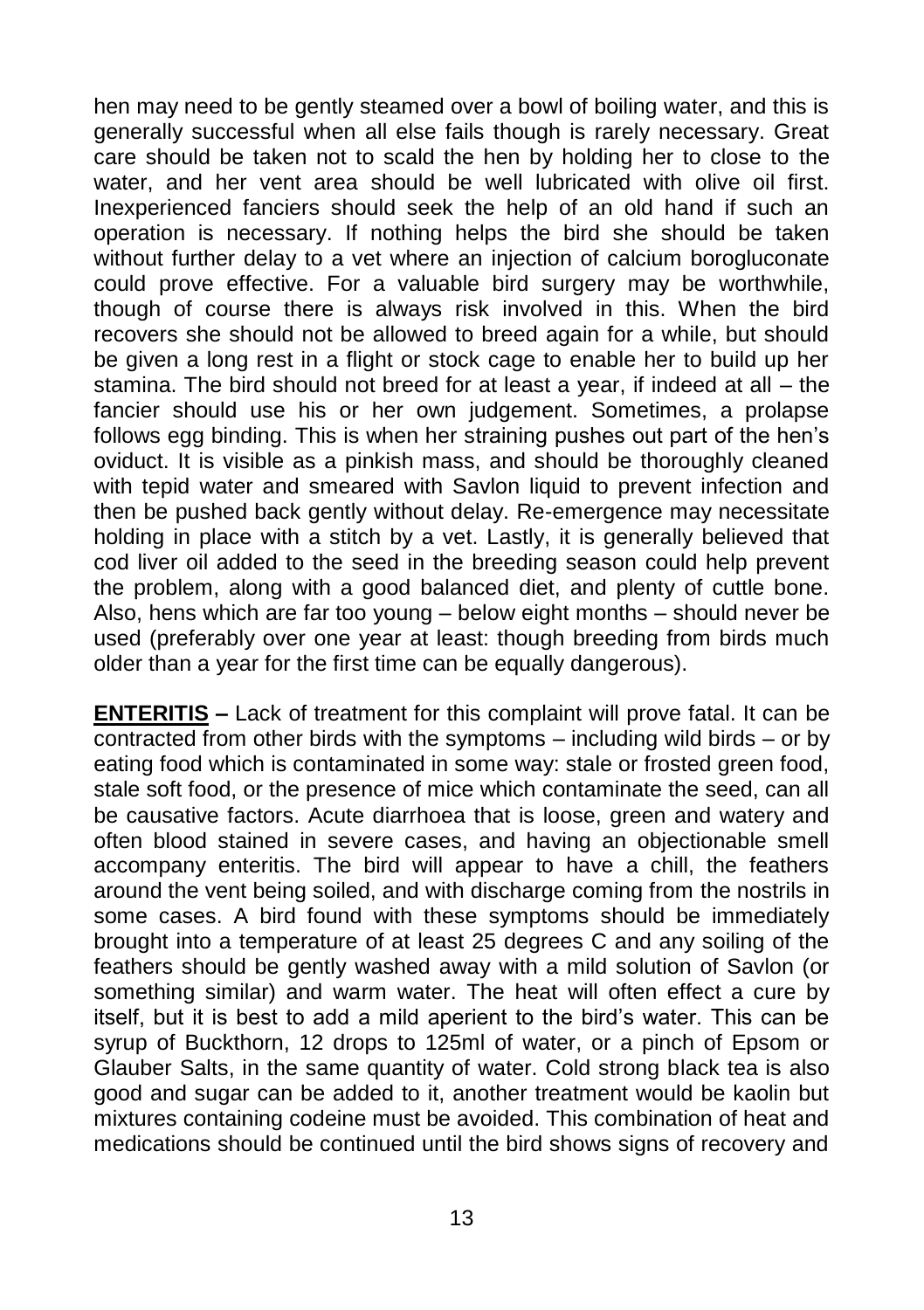its droppings return to normality, after which the aperient should be discontinued and the temperature gradually lowered until normal.

Another treatment is to use Sulphadimidine, coupled with heat, it should be given in water, two drops to a tablespoon (or  $\frac{1}{2}$  teaspoon per pint) for three days, then three days missed, and given for one further day. It may be necessary to give a second course after one-week rest. If an epidemic appears to be taking hold, it may be best to see a vet, who may well recommend a post mortem. Tests can be taken from a sample of droppings, and bacteria grown from them, which can then be used to discover the best course of treatment for the birds. As with all contagious diseases, anything with which the sick bird has been in contact with should be thoroughly cleaned with a safe disinfectant and water to prevent the disease from spreading. If a number of birds are kept and they all begin to show the same symptoms, it is best to see a vet. Fortunately enteritis can usually be spotted it is essential to the birds well being that its water intake\* is maintained early and treatment should begin at once, and the bird or birds can be saved. \*See chapter Water intake **Care of the Sick Bird**

#### *Slide 11 & 12 "Feather Duster"*

**FEATHER DUSTER** – These are birds, which can usually be produced by pairing buff to buff, and thereby doubling the long feathered character. They develop well in the nest, but their feathers just grow and grow, resulting in a bedraggled bird, which looks like a feather duster. They are incurable, and even if their facial feathering is trimmed to enable easier feeding, they do not usually live for more than a few months, though rare exceptions are sometimes encountered. It is believed that the moult taxes the birds systems to the limit being several time more demanding on its bodily reserves than a normal bird, and that this causes its premature death. Feather Dusters also have internal problems, - they frequently have degenerative changes in the brain and there is a suggestion that their immune systems are defective.

**FEATHER PLUCKING** – This is the result of many disorders, the main causes being vitamin deficiency, stress or dirty living conditions where parasites are rife. Parasites can be killed with insecticide, diets can easily be improved but regrettably stress is the most common cause. Overcrowding, cages that are too small for the bird or birds, or simply boredom can cause stress. A lone ignored, bored bird will pluck out its own feathers simply for "something to do". It is not impossible to cure; though it is difficult, far better never to let it occur in the first place. Treatment is by providing mental stimulus – a larger cage in which the bird can fly, or if this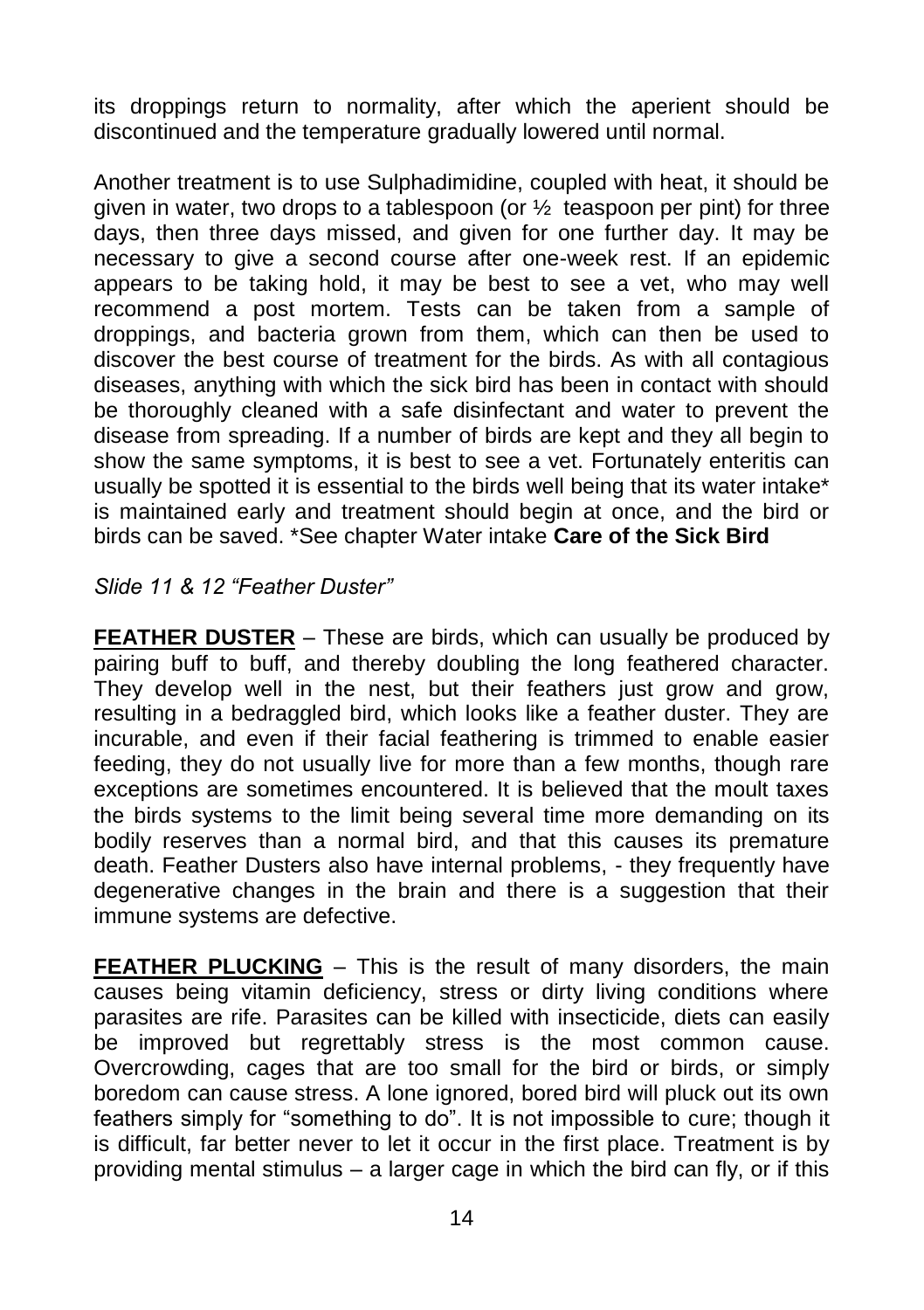is not possible, at least provide some stimulating toys to play with: ladders, mirror or bell – anything which moves or makes a noise. A point on toys – a bird should never have too many cluttering up its cage, but it could well help to have a huge variety of toys which can be regularly changed over to prevent loss of interest.

Sometimes two birds kept together will peck at each other and in this case either separation or a larger cage will be necessary. True feather plucking is said to be incurable, but if the plucked parts are liberally dabbed with strong perfume (provided there are no open wounds) or one of the nail biting preparations (e.g. Stop 'n' Grow) – then the habit may be cured in a week or two.

Another type of feather plucking is sometimes done by parent birds to their chicks, you may use Stop 'n' Grow on these avoiding the eyes or there are commercial sprays for this purpose. This may stop the birds from attacking their young, and if a known "pair of pluckers" have chicks, then this can be an effective deterrent if applied as soon as the chicks start to feather. The flights and tail feathers are NEVER plucked, but those on the back of the neck, mantle and top of the wings are, and in really bad cases the down feathers are also pulled out. This is thought to be an hereditary condition, so it is far better not to breed from the guilty party or from the chicks – they will have inherited the trait. It is always easier to add a bad characteristic into a strain than to remove it again, so it is worth very careful consideration before using such a bird.

**FRENCH MOULT** – Birds are affected as chicks when they begin feather, and in varying degrees. One or all of the chicks in a nest may be affected, and may lose one or two flight and tail feathers, all flight and tail feathers or all flight and tail feathers and a quantity of body feathers. Birds so affected are known as "runners" because of their inability to fly, and in the worst cases do not re-grow their feathers. Less badly affected birds more often re-grow their feathers normally and are not further troubled, but sometimes their feathers grow slightly deformed. A notable characteristic is that the dropped feathers quills when examined will contain dried blood.

There is strong evidence to suggest that French Moult is caused by virus infection, either polyoma virus or the virus of psittacine beak and feather disease.

The following criteria define the conditions of French Moult: -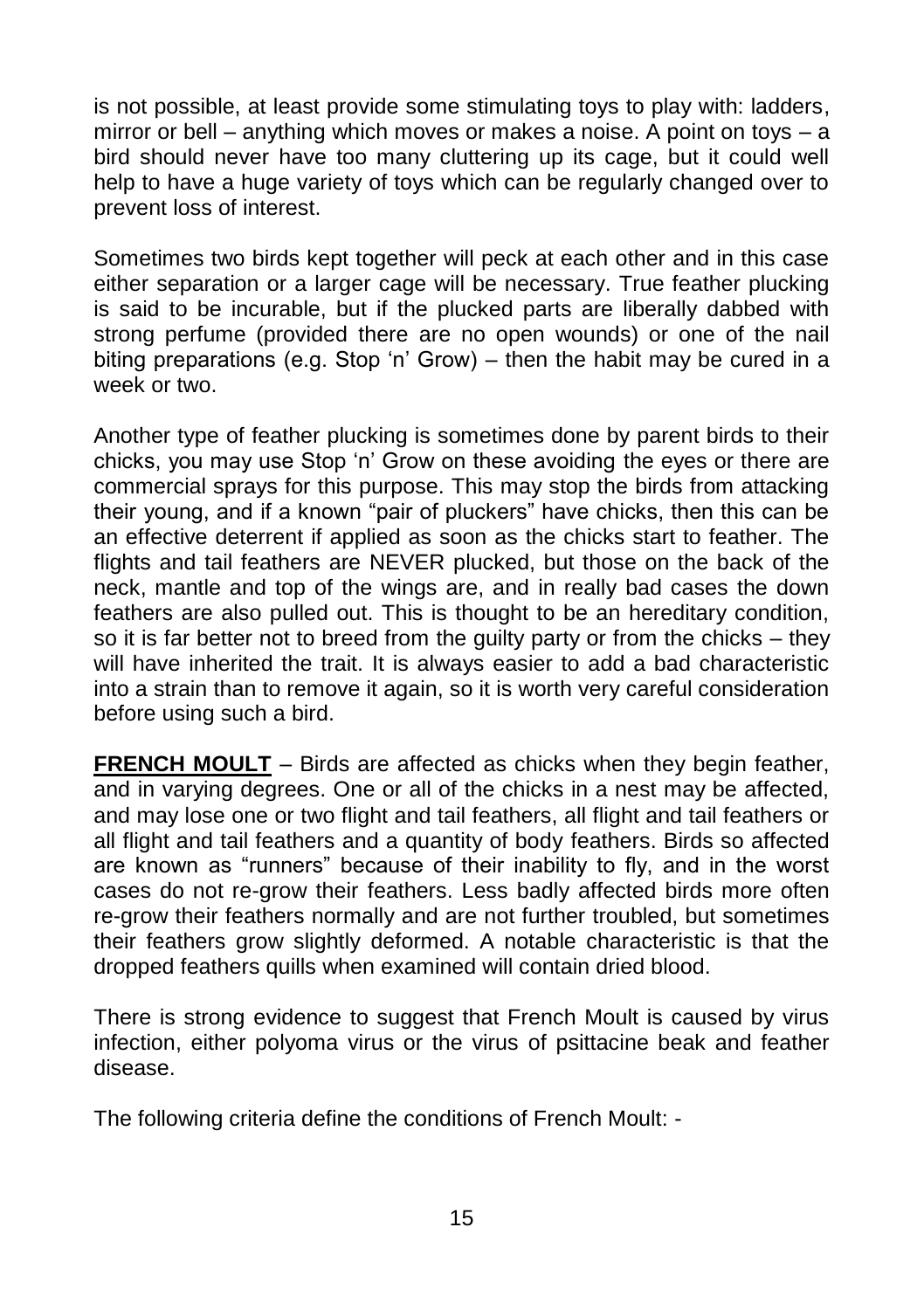- 1. The condition affects young birds, mainly the nest plumage although on occasions the changes may not appear until the nest feather is lost at the first moult.
- 2. No lesions of an inflammatory nature, scurf or scabs are to be found in the areas of feather loss.
- 3. The feather is shed, not bitten off, and the shaft where it emerges from the feather follicle contains black denatured blood.
- 4. The lesions are symmetrical, feather loss on both sides of the body being the same.
- 5. In very acute and early cases the body may be almost devoid of plumage, but the more usual picture merely involves the loss of flights and tail feathers, partly or completely.

**GAS IN CROP** – While gas will sometimes form in the crop when this organ is infected and inflamed the commonest cause of the condition is the bird swallowing air. Individual birds will develop the habit of doing this (probably to relieve boredom) and other birds may copy them. The amount of air swallowed can be enormous. The affected birds intermittently empty the crop by burping and then fill it again so the swelling comes and goes. Curing this habit is difficult but providing the birds with more things to do may stop it.

**GOING LIGHT -** Going Light or Loss of Condition is a major concern of the Budgerigar breeder, it may come about from a number of specific diseases and a number of other conditions. These are as follows.

**Nutritional** – If the food fed to the birds is to low in nutrient density, or is fed at too low a level, or is lacking in certain ingredients the bird will lose flesh. The normal grain ration fed has certain inherent deficiencies, notably in vitamin B12 (Cyanocobalamin). This vitamin is essential and the bird obtains it by coprophagia or dropping eating, the compound being formed in the faecal matter by bacterial action. If the hygiene is so strict as to prevent this normal activity and if no alternate source is provided, the bird will suffer anemia and loss of condition.

**Parasitism –** Helminthiasis or worm infestation interferes with the assimilation of nutrients from the bowel and provides an irritation which may cause a mucoid enteritis. Comparatively heavy to massive infections with the roundworm ascaridea lead to loss of condition and death from an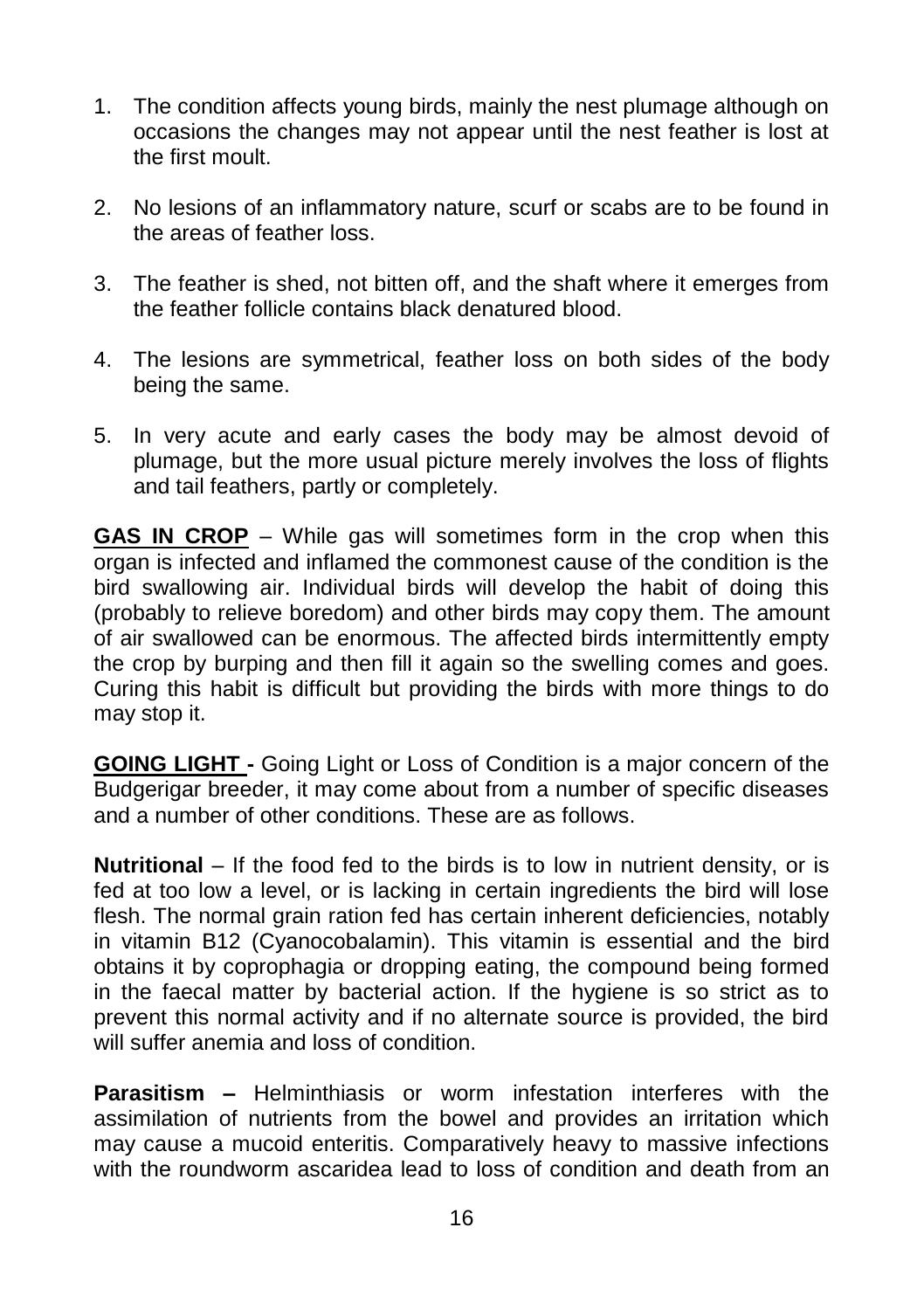impaction of the bowel. The coprophagia described above would favour the establishment of an infection. Coccidiosis, causes diseases by its development in the cells lining the intestine, which are destroyed in the process. Worms can be safely treated with piperazine administered in the drinking water at a level of 2.5 grams per litre of drinking water for 24 hours, and could well be adopted as a standard measure of hygiene for breeders who are worried about the condition, but in the case of an outbreak 3 doses at 10 to 14 day intervals are required to eliminate the problem. Proprietary preparations or sulpha drugs can be used to treat coccidiosis but it is very rare in the U.K.

**LASSITUDE** – A bird which sits quiet and disinterested, subdued, fluffed up and not looking well, may be showing symptoms of serious trouble, for example pneumonia or enteritis. In this instance other signs such as diarrhoea or abnormal breathing will be evident. Otherwise the bird could be suffering from lassitude. A bird which is undernourished or obese or too cold will display general lassitude, the cure for which is either better feeding, excercise or warmth, also, bird's in the moult frequently spend days looking very tatty, and quite ill sometimes, but this is generally normal and does not require treatment. The moult does put strain upon the bird's system, however, so, additional feeding during this time is most helpful.

**LICE** – These live among the bird's feathers, feeding from its blood or feather debris depending on the species, but generally they cause no harm, especially if the bird or birds are healthy and well fed. If however, they are present in large numbers the host (i.e. the infested bird) can become ill and anaemic due to loss of blood. Treatment is simple, there are many suitable anti bug preparations available either as an aerosol spray for use direct onto the bird or a powder again for use direct onto the bird but also invaluable for sprinkling underneath concaves and pull out cage bases. It is always a good idea to keep an eye on such places, to enable early detection and eradication before vast numbers have bred. With a pet bird in an all wire cage, the best way is to cover the cage overnight with a cloth. When the lice have fed they will take refuge in the cloth, and next morning you will be able to remove it and destroy them, this can easily be done by dropping the cloth in boiling water. However you may need to do this a few times as some will probably return to their former hiding places at first. It is also a good idea to remove the bird and to plunge the cage into boiling water, to kill any stragglers, and then to treat the bird with one of the many sprays or powders. When there is a large number of birds involved you will have to take different measures, they will have to be removed and the cages or aviaries sprayed, painted or dipped where possible with an antimite solution, any concealed place where the lice might lurk must also be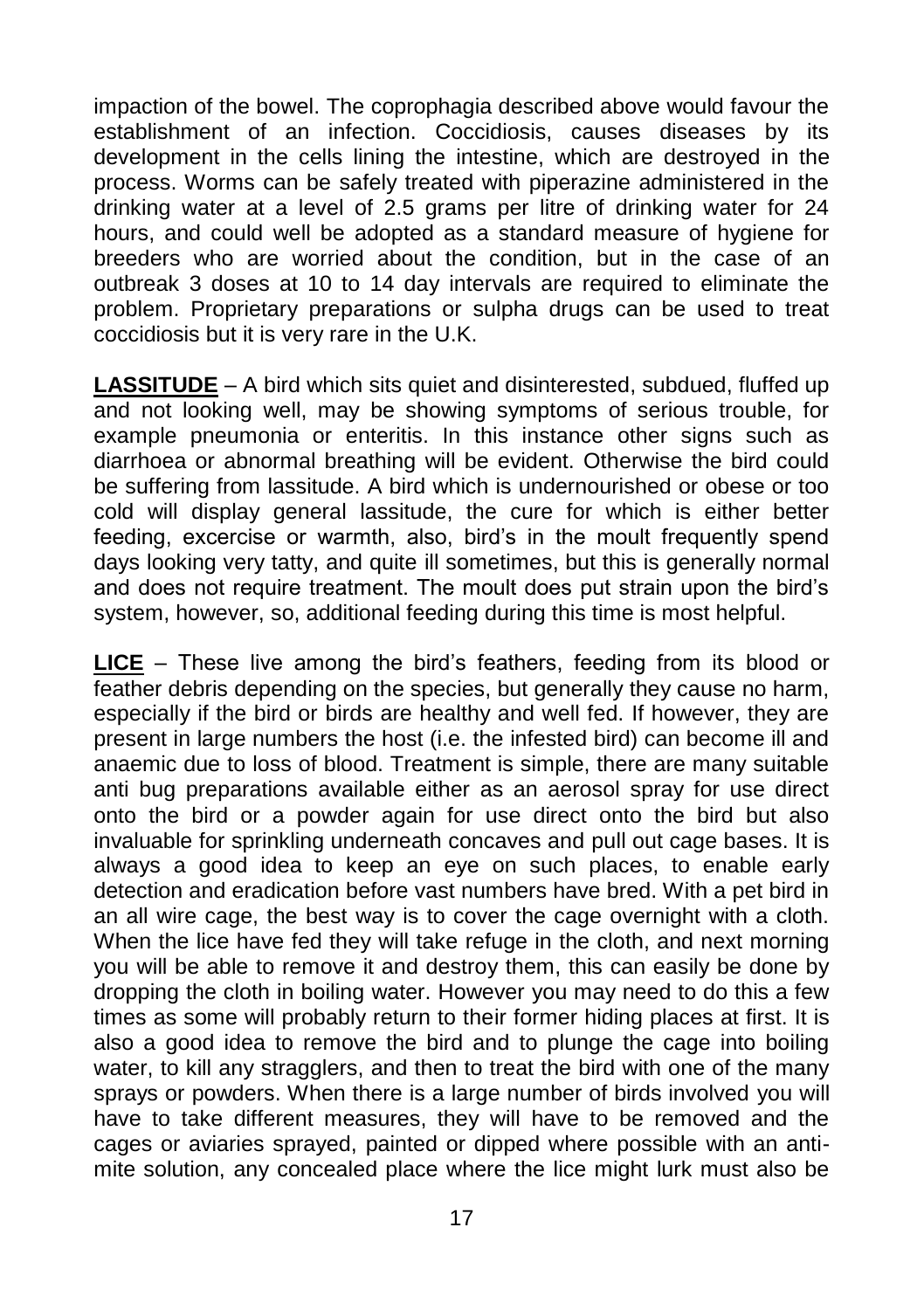treated. If necessary also treat the birds. A good safeguard against lice is to use a powdered anti-mite product beneath cage trays and concaves, and where one cage rests on top of another, Vapona strips are another good way of controlling lice, follow the manufacturers instructions and change them regularly. Finally lice are much likelier to be seen in the summer months, and may disappear in the winter.

**LICE (FEATHER)** - (which are not the same as the lice previously noted) are as their name implies, lice which feed not on the birds blood or skin, but on their feathers. They aren't as much of a nuisance as red mite, though they can make an exhibition bird (or any other bird for that matter) look a mess because they destroy the webbing of the feathers. Heavy infestation can irritate the birds especially at night. These lice live permanently on the host, so the bird or birds themselves must be treated. The best treatment is Ivomectin. See also **NORTHERN FEATHER (FOWL) MITE – RED MITE**

**MEGABACTERIOSIS** – This is caused by bacteria called megabacteria, which infects the proventriculus. Birds can carry it there for months or years without problems occuring but on occasion, particularly as a result of stress, the number of the germs increases dramatically and this interferes with digestion by stopping the production of digestive juices so that the birds lose weight and eventually, after some weeks or months, die of starvation. Occasionally this disease leads to ulcers forming in the lining of the proventriculus and the bird may suddenly bleed to death internally from these. Some birds with this disease will show vomiting and retching and also may have diarrhoea; typically the affected birds spend long periods at the seed bowl apparently eating but close inspection shows that they grind up the seed and then discard it so there is a lot of dust in the bowl.

This disease is extremely common but in a bird room will only affect a very few birds during the course of a year except when the disease is first introduced when quite a number may get it. There is a treatment for this condition (amphotericin B obtainable through vets) which will eliminate the magabacteria but unless caught early there may be so much internal damage that the bird does not recover.

**MOULTING –** This is not an illness, though sometimes problems can occur. During the birds' moult, they should receive good feeding, good seed, fresh greenfood and millet sprays, accompanied by the usual grit, cuttlefish and iodine block, while cuttlefish is not a very good source of calcium it is not wholly absorbed by the bird and passes out unused in the droppings. The liquid calcium supplements or calcium borogluconate are much better. The moult is a strenuous time for the birds system so any help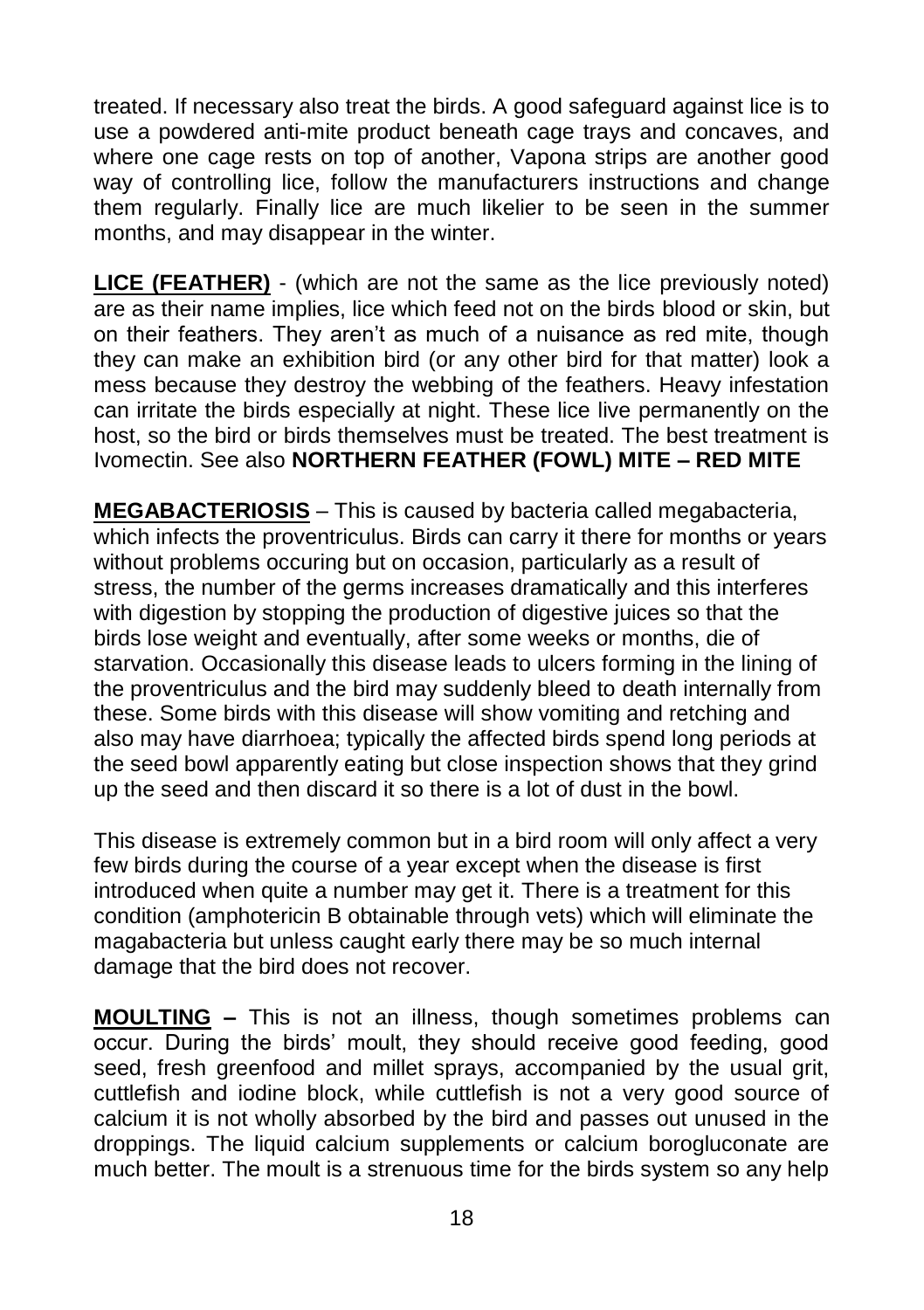we can give them to come through it quickly and effortlessly will be greatly appreciated. As birds get older, it often takes them longer to get through the moult. Some birds can go into a condition know as a soft moult which involves the bird being in permanent moult. This is usually caused by the bird being kept in high or fluctuating temperatures, or draughts, or by a deficient diet. The remedy in this case is to move the bird to a cooler or steadier temperature or out of the draughts or to correct its diet. Since feathers are composed of large amounts of protein, a protein rich food is highly beneficial to all moulting birds. Use of one of the many brands of egg foods which is beneficial to the birds and is high in protein. Many fanciers recommend daily spraying of the birds to harden off the feathers, and this certainly seems to work wonders.

**NORTHERN FEATHER (FOWL) MITE** – This occurs naturally in wild birds and particularly affects nestlings; occurrence in budgerigars indicates that wild birds were nesting nearby. Once the birds leave the nest the mites look around for another bird and budgerigars are ideal as far as they are concerned. The mites (Ornithonyssus species) live for most of the time on the birds and inspection will show blood-filled purplish-black mites about 1mm long amongst the feathers and on the skin. Their presence can cause some irritation and restlessness in infected birds but the major problem with these mites is that they are bloodsuckers and will cause anaemia and death, particularly in chicks. For the method of treatment. See **RED MITE**

**NUTRITION –** The nutrition of the budgerigar is not based on any scientifically valid observations. In the wild the budgerigar feeds almost exclusively on small grass seeds, materials with a high protein content. The British bird is significantly different from its wild counterpart as the table below shows.

|                                 | <b>British Budgerigar</b> | Wild     |
|---------------------------------|---------------------------|----------|
| <b>Budgerigar</b>               |                           |          |
| <b>Average Weight</b>           | 53.74g                    | 28.99g   |
| <b>Greatest Weight Recorded</b> | 85.45g                    | 31.00g   |
| Length                          | 21.59cms                  | 19.05cms |

The water requirements of the bird are also open to question. Aide and Pybas (1962) have stated that at 20 degrees C and a relative humidity of 30% budgerigars cans survive indefinitely without water, it is also stated that below 25 degrees C evaporative water loss was low, but rises and at 45 degrees C is 16 times greater than at 25 degrees C. However in considering these figures it must be remembered that the budgerigar is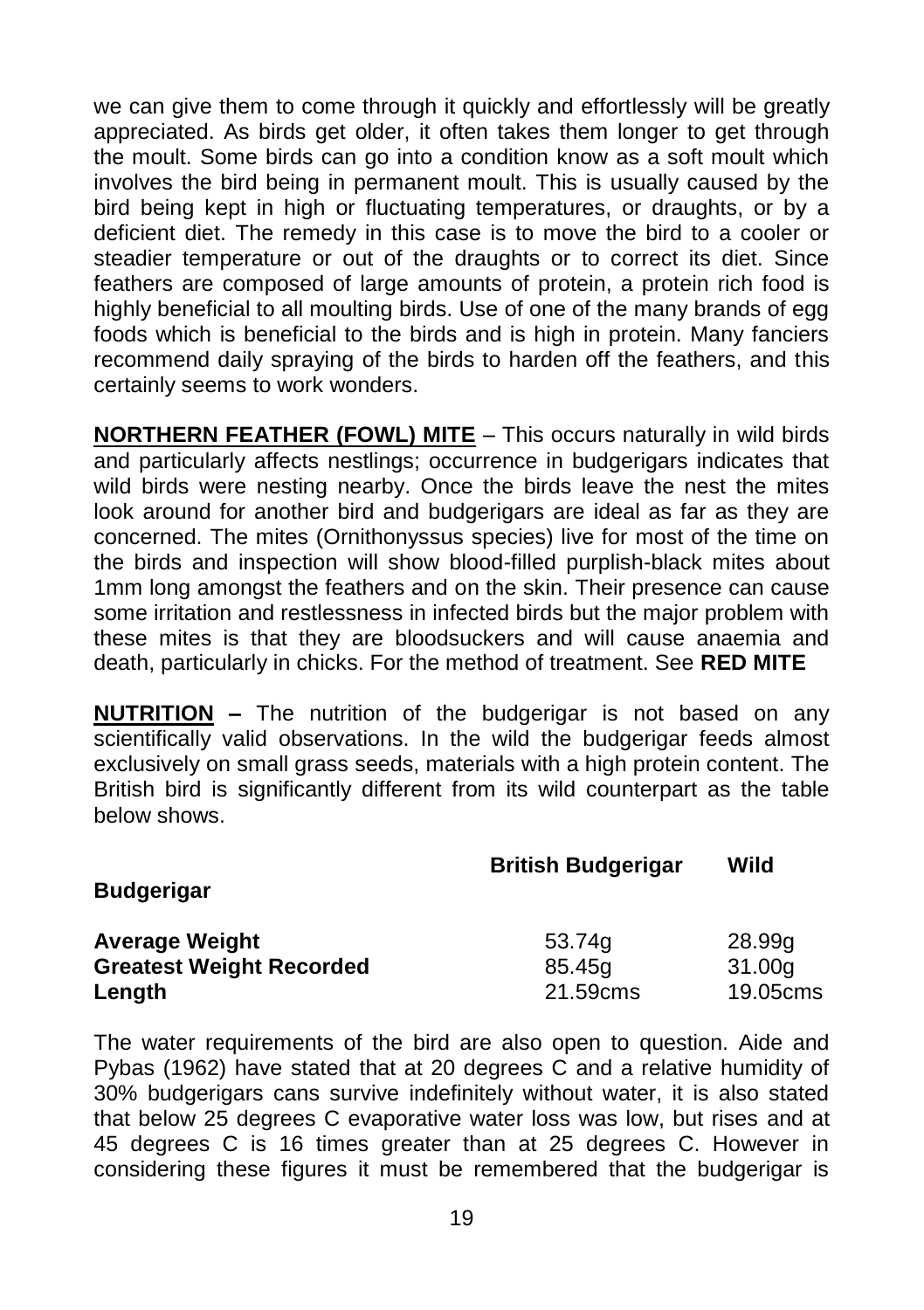never found unless surface water is available, and that, from the figures above, the bird which we know today is very different from the native bird on which the observations are based.

**OSTEOPETROSIS –** Osteopetrosis is a rare disease of mammals and birds. The name means 'Stone bones' suggesting that the bones are even harder than normal although this is not always the case. One of the features of Osteopetrosis is the easily visible swelling of the bones in the lower leg. The affected birds have difficulty in moving about but this varies in severity from bird to bird, they will have normal appetites and good bodily conditions.

**OVERWEIGHT** – This problem is more likely to afflict a pampered pet bird than the inhabitants of an aviary. Food such as bread, cakes, biscuits and sugars are all strictly taboo in the case of a bird which is too fat, and excessive use of oats or groats should be avoided. The bird should be encouraged to exercise, the best way is to put the bird in a flight at least 6 feet high and with only two perches. These should be provided as close to the ceiling as possible, but so that the bird can still sit upright. Then offer the food on the floor. This is one of the quickest ways to lose the excess fat. It is preferable not to let a bird get overweight in the first place, as it will be less capable of resisting disease, and runs the risk of suffering from heart, respiratory, liver, kidney and reproductive system disorders.

**PACHECO'S DISEASE** – This is a virus (herpesvirus) infection mainly of the larger members of the parrot family, particularly conures, and budgerigars usually catch it from these birds kept in the same bird room. The usual manifestation of the disease is sudden death but a variety of signs may be seen for a few minutes to several days before the bird dies. The signs include lethargy, depression and anorexia. Sulphur colouration of the normally white parts of the droppings, bloody diarrhoea and a variety of nervous signs may also be seen. Diagnosis depends on laboratory investigations. There is treatment (via vets) for this condition and a vaccine is available in the U.S.A.

**PARASITES –** These of course are not a disease, though before closer inspection reveals them, a bird heavily infested can seem quite ill. Birds, which are nesting, are most at risk, because of the dark conditions inside the nestbox both the young and the parents are at risk, possibly developing anaemia or dying in severe cases. Also, birds so affected may be driven to feather plucking by the irritation caused by the feeding mites. They multiply very rapidly in warm weather, and can hibernate over the colder months in nestboxes or cages. Another method of eradication is to apply either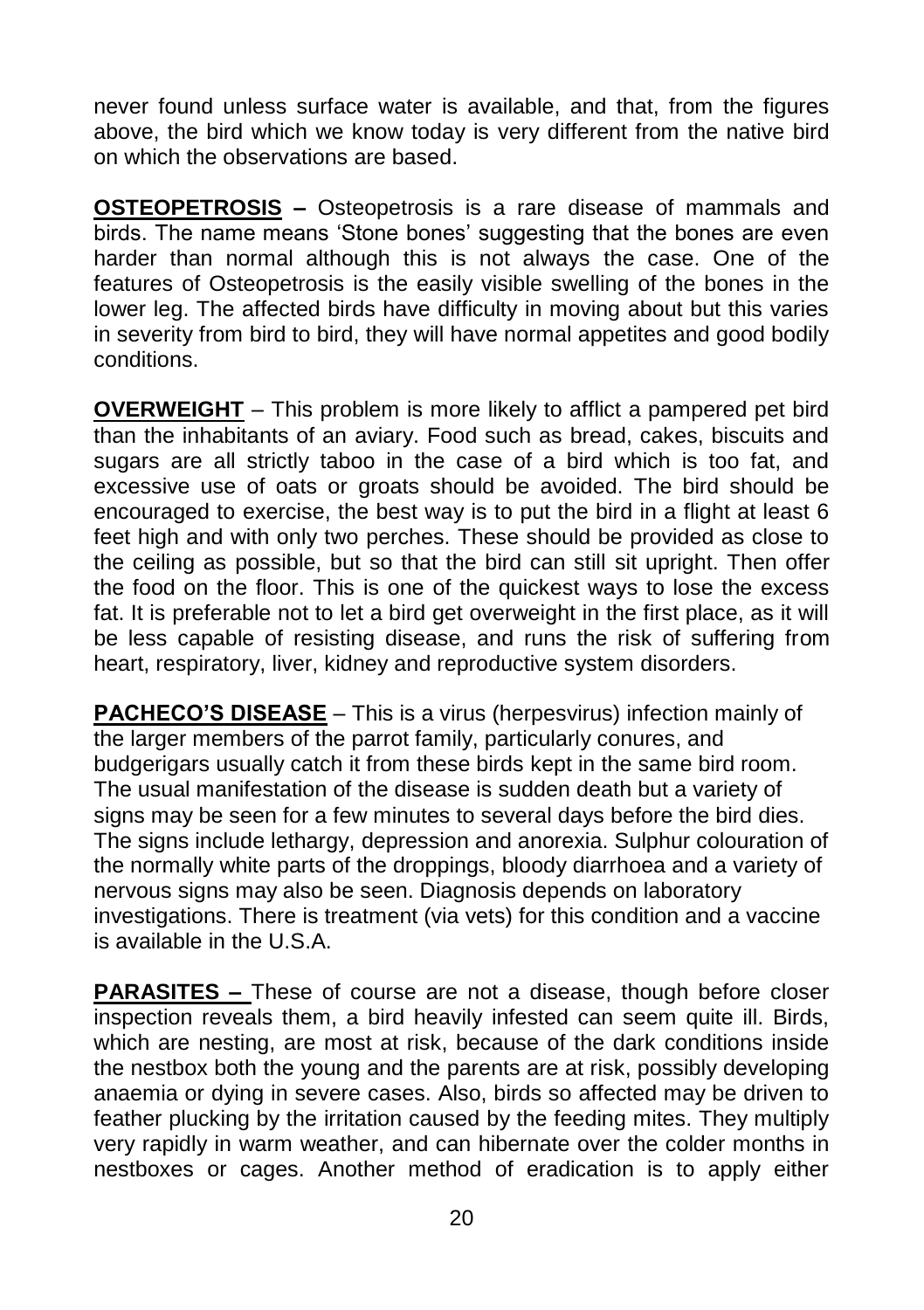creosote or paraffin with a small paintbrush to any crack, and to dip perch ends in either liquid. This is supposed to act as a very good deterrent. See also **LICE, NORTHERN FEATHER (FOWL) MITE and RED MITE**

**PASTEURELLOSIS** – This appears suddenly and can be fatal. It is difficult to treat, and the best way of doing this, is by following the instructions laid out under SALMONELLOSIS later on.

**PNEUMONIA –** This disease is rapidly fatal, killing a bird within an hour or so of the onset of symptoms or the bird may just be found dead. If the bird survives for more than a few minutes keep it in a high temperature until it revives and then gradually lower the temperature over several days to normal. Be very cautious in putting a recently recovered bird back into an unheated place, better to make absolutely certain that it is 100% recovered first. If the condition either does not improve or worsens, drugs from the vet will be necessary. The usual cause of Pneumonia is poor ventilation in the bird room and correcting this will usually eliminate the problem. The two most common faults are either that there is no ventilation at all or the fresh air goes straight from the inlet to the outlet leaving some or all of the birds in a stagnant pocket of stale air. See also **CHILLS, COLDS and BRONCHITIS**

**POISONING** – While a very large number of poisons can affect birds, including budgerigars, some are not uncommon and other are rare, the latter are not included here.

LEAD – Lead poisoning is less common than it was and is usually associated with metallic lead objects which may be chewed or eaten whole, if small enough. Cases have also occurred due to second hand timber painted with lead paints being used to make a bird room. Affected birds show depression and there may be diarrhoea which may be bloody. Nervous signs are a feature of this disease and include paralysis, incoordination and fits. The diagnosis can be suspected if lead, in one of its many forms, is present but the diagnosis depends on laboratory tests and sometimes x-rays. A treatment for this condition is available from vets.

ZINC – Poisoning from zinc is sometimes called new cage disease. There are a variety of sources of zinc but usually the problem is caused by poor quality new galvanised mesh with drips and spurs of metallic zinc, which the bird may pick off and swallow. Zinc is also found on powder coated metal and has been found in a variety of toys. The signs of zinc poisoning are not diagnostic but include some or all of the following: feather picking, large voluminous droppings, excessive drinking, passing excess urine and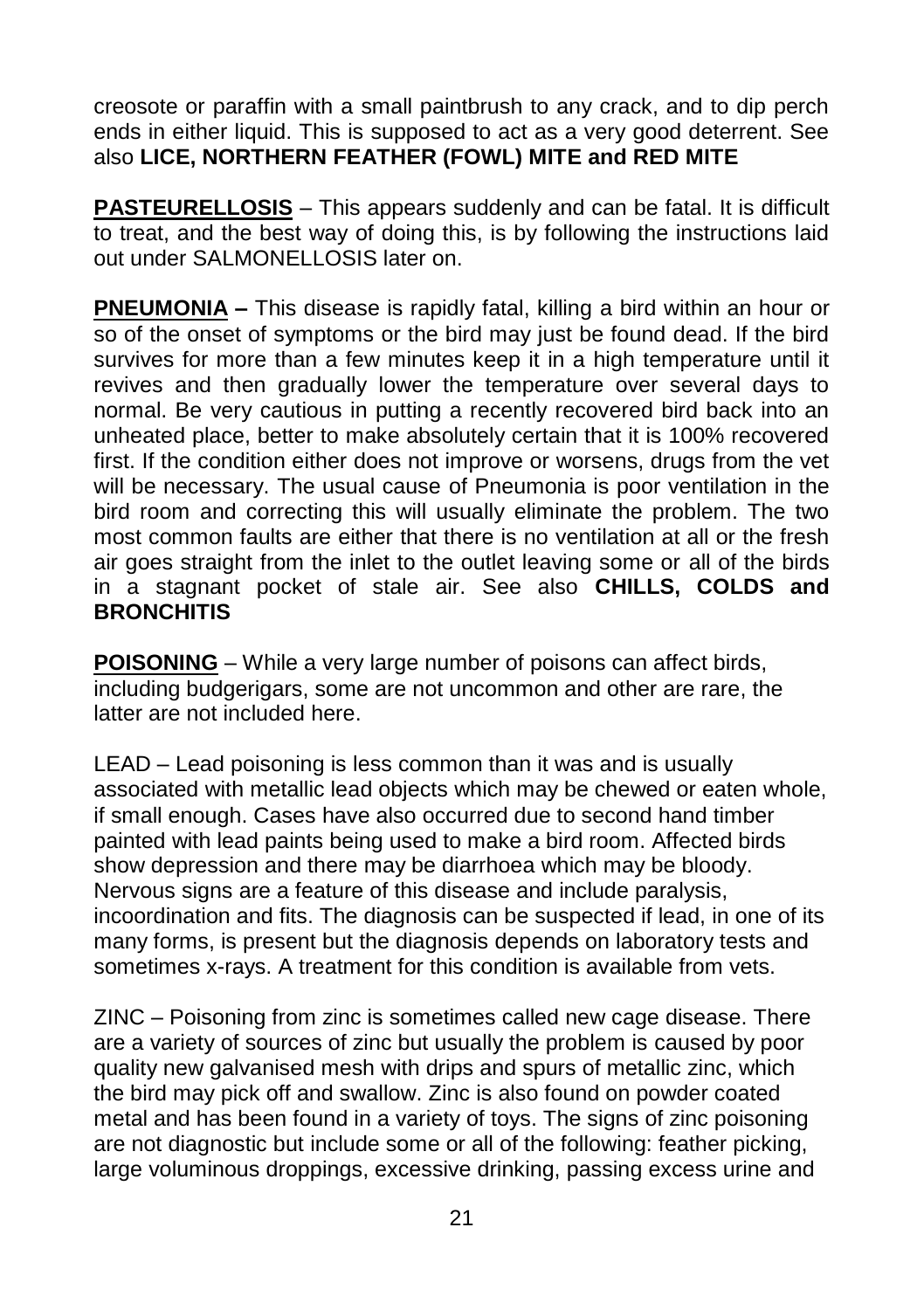occasionally vomiting. The condition is treatable in consultation with a vet. New mesh should be thoroughly scrubbed with a wire brush prior to use.

POLYTETRAFLUOROETHYLENE POISONING - Non stick material is present on a wide variety of kitchen appliances, not just pans. If they are allowed to overheat this coating vaporises off. The vapour is poisonous especially to birds and usually causes sudden death. Keeping birds in the kitchen is not recommended.

CARBON MONOXIDE – This type of poisoning is associated with incorrectly installed heating systems or faults in the ventilation where fires are present. Birds are much more susceptible to this than people so that they will die, sometimes showing respiratory symptoms, before people in the same room know anything is wrong. Deaths can continue to occur for a few days after things have been put right.

AFLOTOXICOSIS – This is a poison produced by a fungus called Aspergillus. The poison accumulates as the fungus grows in poorly stored moist seed and grain (and also in nuts). Subsequent drying and cleaning gets rid of the obvious fungal growths but the poison persists and if eaten causes severe, frequently fatal, liver disease. Removing the faulty food is the only treatment.

# **POLYOMA VIRUS, BUDGERIGAR FLEDGLING DISEASE AND**

**FEATHER PROBLEMS** – Polyoma virus infection in budgerigars causes two conditions. The first is usually referred to as budgerigar fledgling disease and in this disease chicks die in large numbers mostly between the ages of 6 and 20 days. Affected chicks are discolored either red all over or yellow over the abdomen with a large dark area which is the liver. Death rates can approach 100% and affected chicks can be found dead with full crops or show some signs of illness for a short period so that the crops are empty. One of the features of this disease is that the older chicks show poor or delayed feathering. Adult birds carry the infection without showing symptoms and pass it to the chicks when feeding them. There is no treatment for the chicks and the only thing to do is break up the breeding pairs, mix all the birds together in a flight an leave them for 6 months. Then try breeding again and if the disease is still present leave for another 6 months. The disease does eventually run its course and disappear.

The other manifestation of the disease is feather loss in the older chicks and adults and it is probable that a number of cases of French moult are due to this infection. The feather loss primarily affects the large feathers of the wings and tail and in severe cases some or most of the body feathers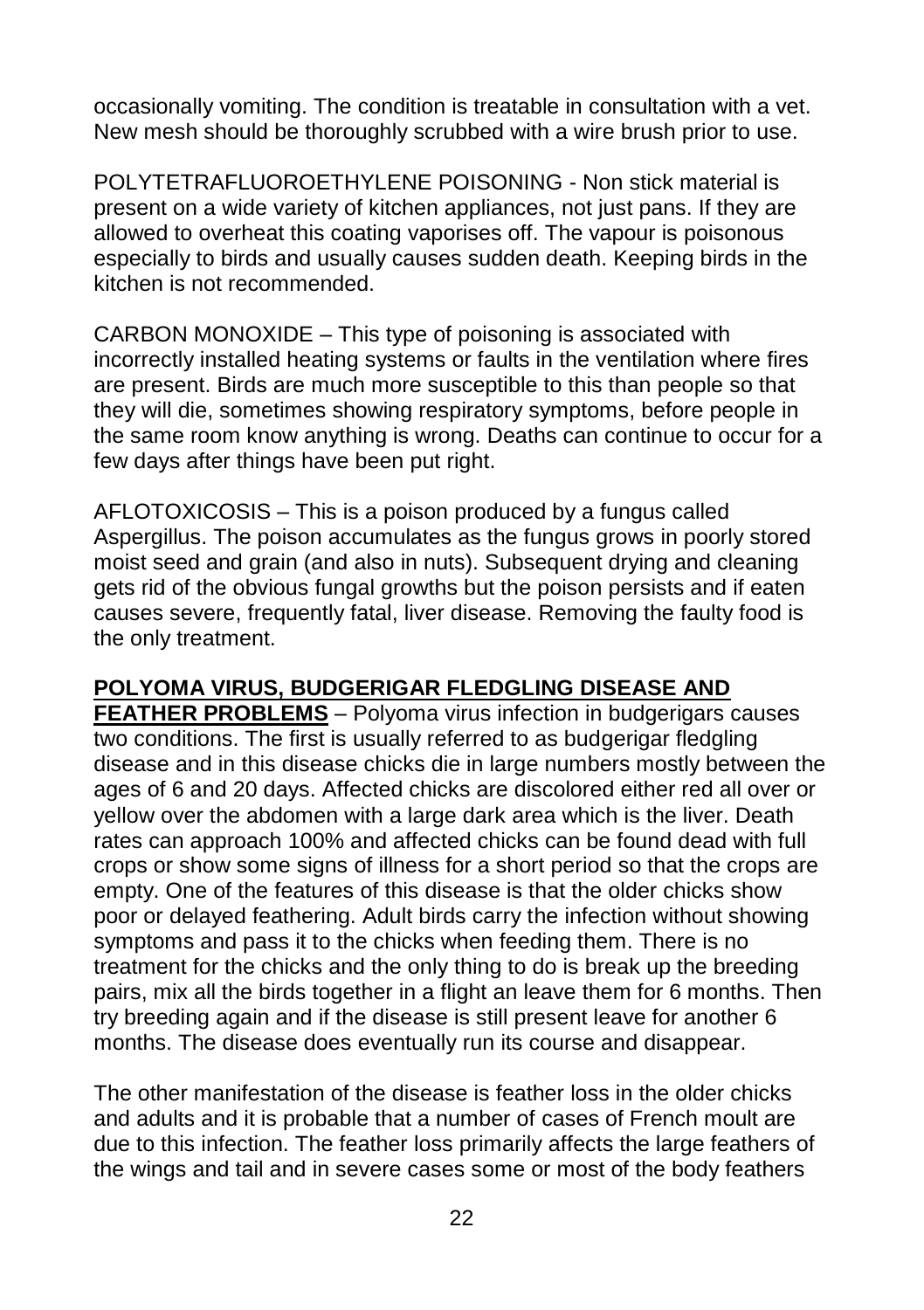are also shed. Laboratory tests are required to confirm this disease for which there is no treatment.

*Slide 4 "Beak & Feather Disease"*

**PSITTACINE BEAK AND FEATHER DISEASE** – This is another virus infection affecting the feathers. Birds can be affected at any age but it is seen mainly in chicks, as they feather up, and young adults. In affected birds there is a loss, or failure to grow, the large wing feathers and this feather loss progresses rapidly in chicks so that the smaller feathers are also lost including many of the body feathers. Adult birds will also eventually lose some of the body feathers as this disease gets progressively worse at each moult. The disease also causes a number of cases of French moult. Affected budgerigars do not usually show other symptoms and are bright and alert unlike some of their larger relatives. The disease is highly infectious and untreatable. In some of the larger members of the parrot family this disease causes beak and claw changes but these have not been reported in budgerigars.

*Slide 7 "Damaged Preen Gland"*

**PREEN GLAND PROBLEMS** – The preen gland is a small structure at the base of the tail on the upper side of the body. It produces an oily material, which the birds spread on their feathers as they preen and this keeps the feathers in good order. The gland can become diseased in several ways, it can become blocked and so swell, abscesses can form in the gland and it can become cancerous. These changes irritate the bird so that it chews at the abnormal gland, which makes things worse. Treatments applied to the gland do not work and the only successful treatment is surgical removal; a bird without a preen gland does not show significant changes in feather quality.

**PSITTACOSIS** – Also called Parrot Disease, and when applied to a non-Parrot family birds, ornithosis. Contrary to popular belief, this is not confined to Parrots and Parrot like birds, but can occur in any birds including wild birds and farmyard fowls, though it is more dangerous when carried by Parrot-like birds. Also, this disease caused by chlamydia, which is somewhere between a virus and bacteria, is one, which is transmissible to humans. In the past, it was recommended that if one bird in the stud was found to carry the disease, they should all be slaughtered, though this is now regarded as being a little drastic, as the problem is easily treated with the use of either doxycycline, enrofloxacin (baytril) or possible terramycin.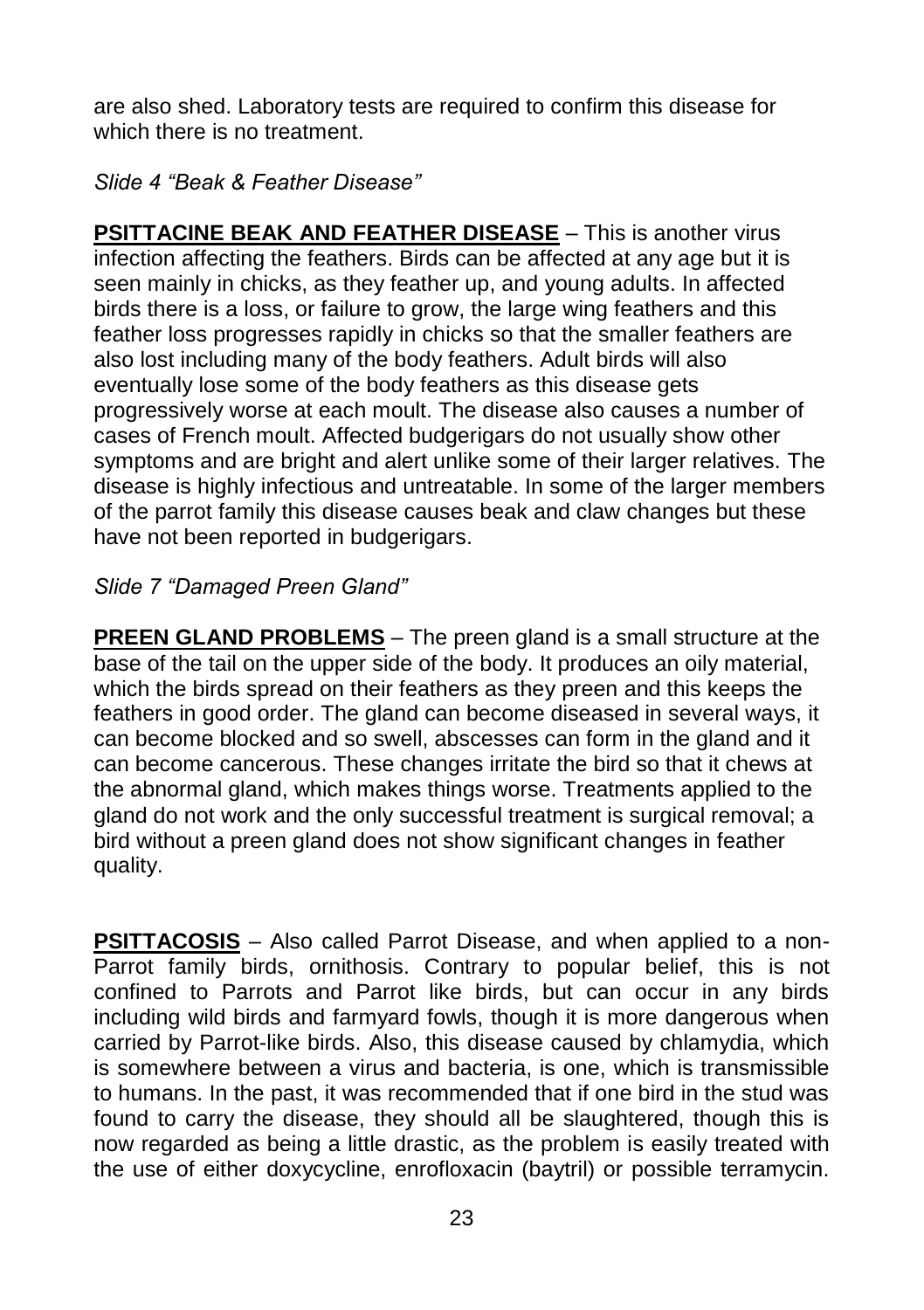The symptoms in the early stages are extremely variable and can range from conjunctivitus to those of a severe cold or pneumonia or sudden death. If you suspect Psittacosis, then you must contact a vet immediately.

**PULPITIS –** This is an inflammation of the pulp of the growing feathers, especially the large ones of the wing and tail. Such diseased feathers may break off or be shed prematurely. Once shed the feather may not re grow. A significant proportion of the birds submitted with this disease had been sent in as "tail-less wonders". Pulpitis is believed to be a major cause of this condition. The cause of Pulpitis is usually a bacterial infection, predominately Staphylococci or Streptococci although about 15% of cases are probably of viral origin. These germs are thought to live on the birds skin but only cause problems when they invade the growing feathers. There is a strong correlation between this condition and markedly buff feathering suggesting there may be something inherent in buff feathers which makes them susceptible to this condition. Repeated bathing of the birds in Virkon-S seems to cure about 40% of cases. A few appear to recover spontaneously. At the present time there appears to be no way of predicting which birds will respond to treatment and which will not.

**QUARANTINE** – Quarantine is obviously not a disease but is an effective way of stopping disease getting into the bird room. Many bought birds carry diseases and once in the new home the resultant stress often causes the disease to appear. If the new birds are not quarantined these can be spread to the other birds. Newly purchased birds should be kept away from the other birds in the garage, garden shed or spare bedroom – not in the bird room. Ideally they should be looked after by somebody who does not go into the bird room, if this can not be arranged they should be attended to after those in the bird room. The isolation should continue for at least three weeks and ideally 6 weeks. This will give time for the diseases to show themselves, routine treatment given, for example, for trichomoniasis and worms, and a wide variety of disease tested for if the fancier wishes this to be done. Testing for disease should be discussed with a vet.

**RED MITE** – This is a common problem. These mites live away from the birds but crawl onto them at night to feed on the blood which they suck form the birds. This causes anaemia, which in young birds can be fatal. To diagnose that red mite is present the easiest way is to place a white saucer partly filled with water under one or more of the perches overnight. In the morning look for small red or grey objects floating on the water. If examined with a lens these will be seen to be small animals about 1mm long. The problem with this disease is that the mites spend the daylight hours in nooks and crannies where they can be difficult to get at; a favourite site is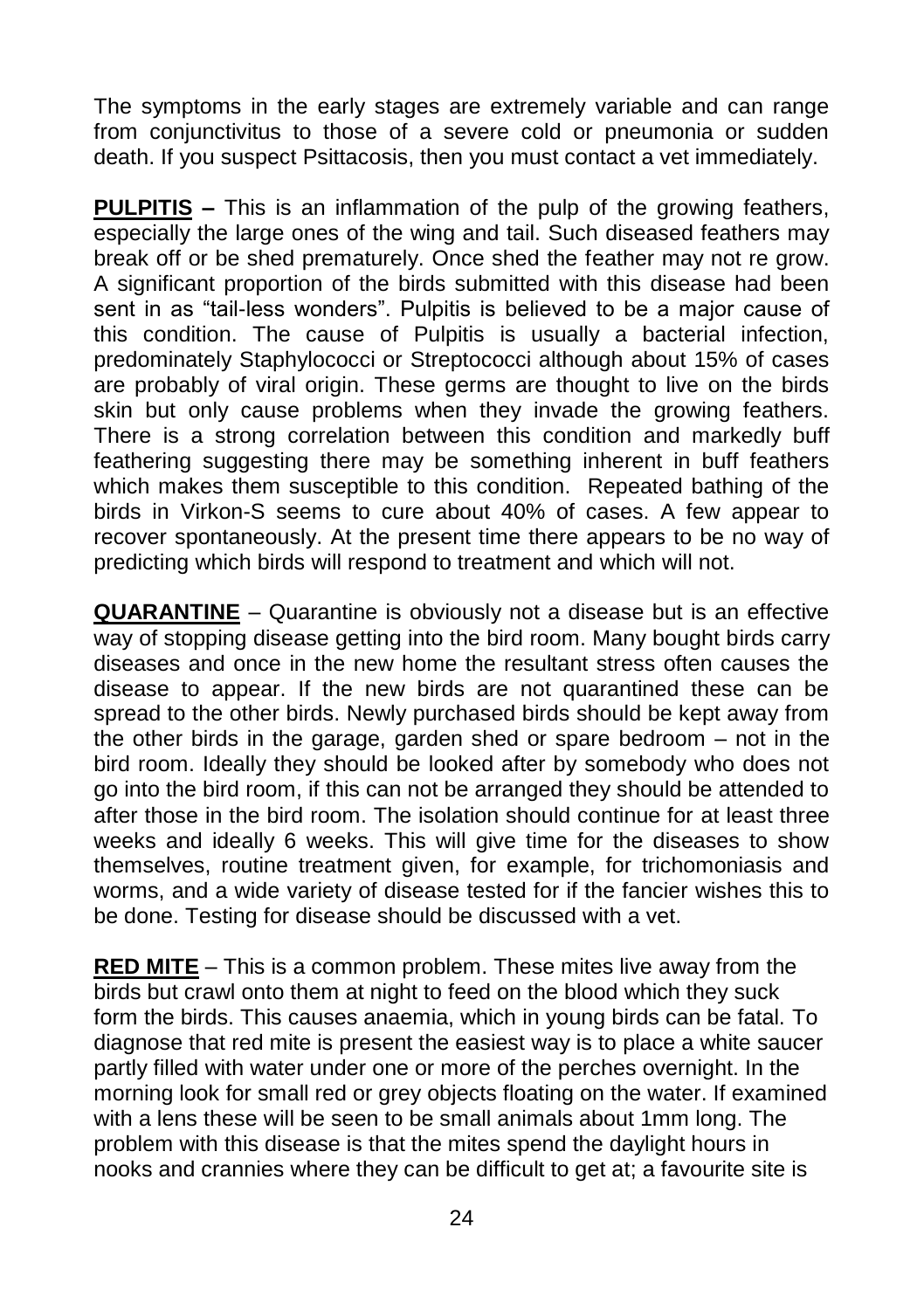where the perches join the cage wall. There are various proprietary sprays, which can be used, and one of these should be used on the birds. With regard to the cages and equipment the treatment that is most effective is, after cleaning, is to paint them liberally with liquid derris (obtainable from garden centres and shops) and allow this to dry on. The birds should be removed until the cages have dried. It also helps to hang 'Vapona' type fly killing strips in the bird room but not where the birds can get them; these will not work in outside flights. Ivomectin treatment of the birds will keep the mites under control but will not eliminate as it will Northern Fowl Mite.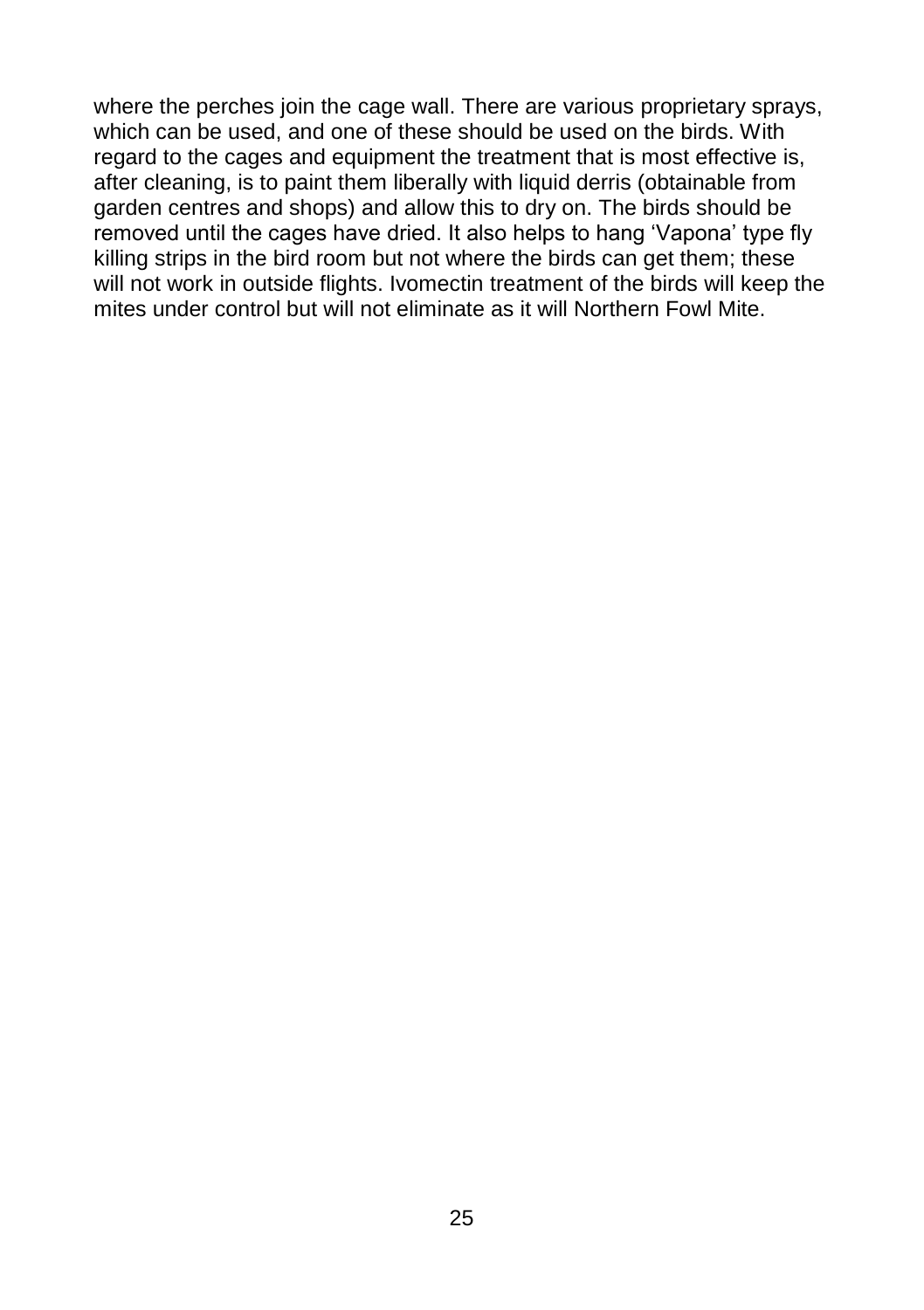**RESPIRATORY DISORDERS** – The lungs and other respiratory organs are susceptible to infections, which can rapidly spread throughout a stud, if allowed to. Such infections range from colds to bronchitis, and even pneumonia. Fungal spores cause Aspergillosis: other causes of disease being bacteria and viruses. The diseases are especially likely to occur in poorly ventilated, damp and dirty birdrooms, hence the necessity for adequate ventilation and hygiene. Symptoms are blocked nostrils, discharging eyes, sneezing, laboured breathing and of course the bird will be off its food, sometimes it will result in sudden death. In some cases, antibiotics may be effective, and anything with which the bird has been in contact with must be thoroughly disinfected. If the problem is discovered early enough, heat treatment may be sufficient. If the bird shows advanced staged of illness, antibiotics such as Baytril should be administered, and will usually cure the problem. Such symptoms as gaping beak, asthmatic wheezing and obvious discomfort should be viewed with alarm, and the bird should be taken to a vet. Take care to handle the bird as little as possible, and being very gentle when it is necessary to handle.

One of the many causes of respiratory disorders is iodine deficiency, which results in the swelling of the thyroid glands, which then press against the windpipe. In some cases, they have been known to swell to 20 times their normal size. Often, these birds will regurgitate food. It can be seen, then, that the provision of iodine blocks is necessary at all times – this type of trouble is particularly likely to be found in pet birds, which is hardly surprising, considering the number of owners who either do not realise, or do not see, the importance of iodine blocks. Other causes are as follows: Tumour growth on kidneys or reproductive organs, which can cause an otherwise healthy bird to have difficulty in breathing – there is no cure in this instance and the bird will probably have to be put down, on the advice of a vet. Obesity may cause this troubled breathing, and this is also common amongst pet birds. Not only will the bird's weight cause difficulty in breathing but also cause heart and circulatory problems.

**RICKETS** – This is sometimes seen in young birds, particularly Softbills and Budgerigars. The cause is an imbalance of the calcium/phosphorus ratio in their diet. Young birds should be watched for the appearance of deformed legs. The bird's calcium intake should be increased immediately. Many chemists sell calcium lactate tablets, or in an emergency your vet might give doses of vitamin D3, but beware of over use of calcium additives to the diet – they can result in the hens laying eggs which are literally like concrete and the baby cannot break through the calcium reinforced shell.

**SALMONELLOSIS** – The salmonella group of bacteria is made up of hundreds of types, one being human typhoid. It can cause serious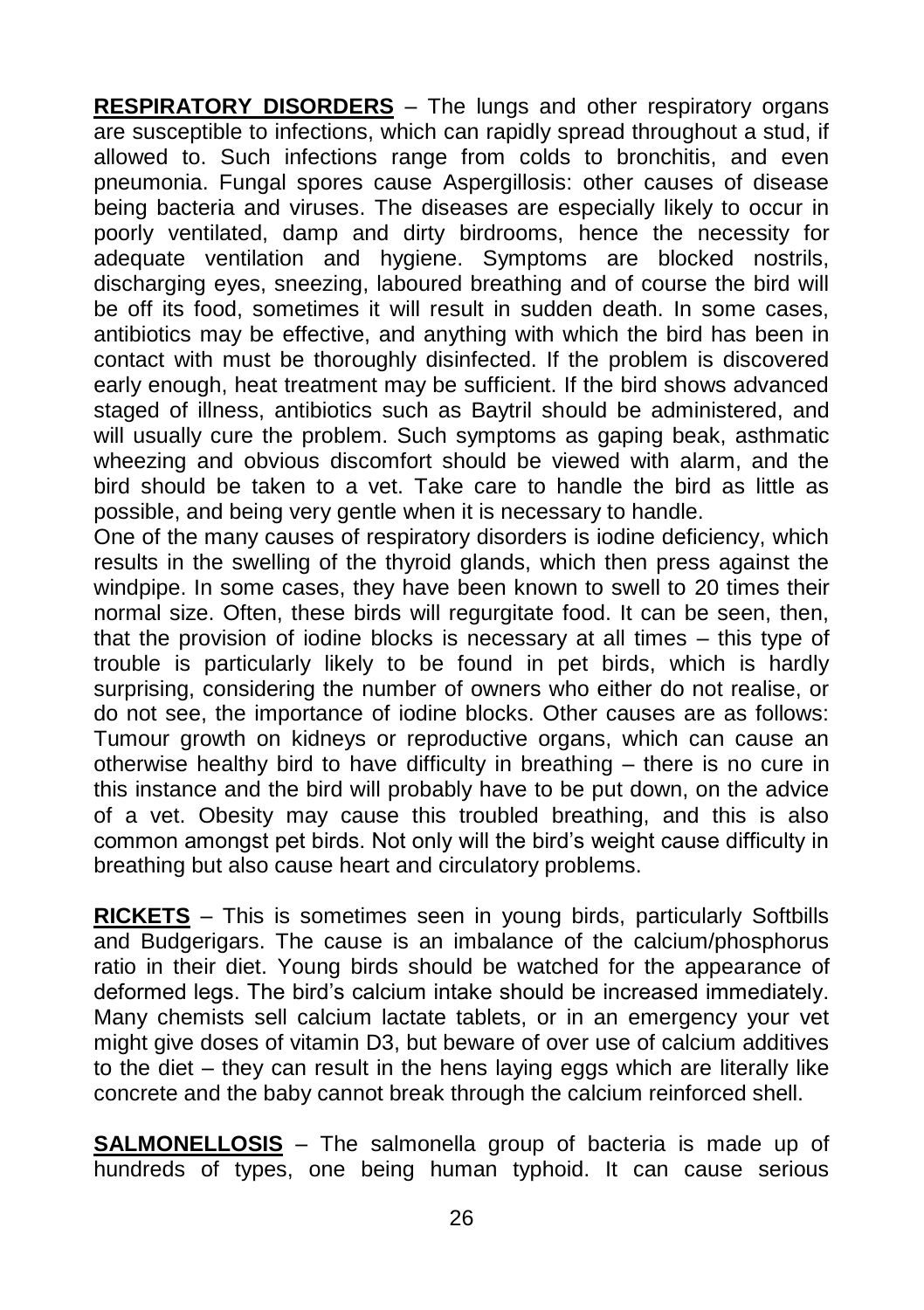epidemics amongst both wild and captive birds. The salmonella bacteria from birds will have little or no significance to humans unless it is eaten – half cooked chicken is a common cause of salmonella food poisoning, as one in every seven chickens are infected with this at some stage. Salmonella is a common and often-fatal disease that can be caught by contact with rodents or other birds. As in all diseases, strict hygiene and clean fresh food and water help to keep the bacteria at bay. Prevent wild birds from contaminating outdoor aviaries by covering them, and ensure good drainage of rainwater when building such aviaries. Do not place mammals such as guinea pigs into planted (or other) aviaries. In the main young birds are the likeliest to be affected. They appear dejected, are listless and weak, and are excessively thirsty which causes loose bowels. Such birds will huddle together, heads down, and may have white excreta plastered around their vents. Some lose weight before recovery others die quickly. A laboratory must carry out immediate examination of droppings. Recovered birds may act as carriers, as the bacteria can last up to a year in their internal organs, and their droppings, if eaten by other birds, are a source of danger, as the bacteria can also survive for many weeks outside the body. Infected birds used for breeding can infect their unborn young by the yolk being infected or the bacteria's penetration of the shell. A whole stud can rapidly become diseased. A laboratory test quickly establishes the presence of salmonella bacteria.

**SCALY FACE, LEG AND BEAK** – All three are caused by a mite called Cnemidocoptes pilae. They are instantly recognisable – the part affected will have a hard encrustation which looks rather like a sponge or coral. They are most likely to appear around the beak and cere on the flesh, but also can actually affect the beak (which will have small holes burrowed into it), the skin around the eyes, the legs and in severe cases even the wing butts and part of the body. At first it appears a white crumb like patches, but if not treated at this stage will rapidly spread over the affected bird. It is not difficult to rid a bird of scaly face, but if allowed to go on and on, the task will be made larger and larger. The problem is highly contagious, so any bird must be immediately isolated, and any housed with it examined, and their perches, food and water pots, and cage or aviary thoroughly washed in a suitable anti-mite solution. There are many tried and trusted remedies such as Benzyl Benzoate, two or three applications with a brush. Liquid Paraffin, can be painted on the affected area which suffocates the mites, although the bird can suffer intestinal troubles when it preens and ingests some of the liquid, but the best and easiest treatment is Ivomectin. Whatever treatment you choose except Ivomectin which only needs to be given once several applications will be required before the condition is cured, and you should not stop treatment until all visible signs, however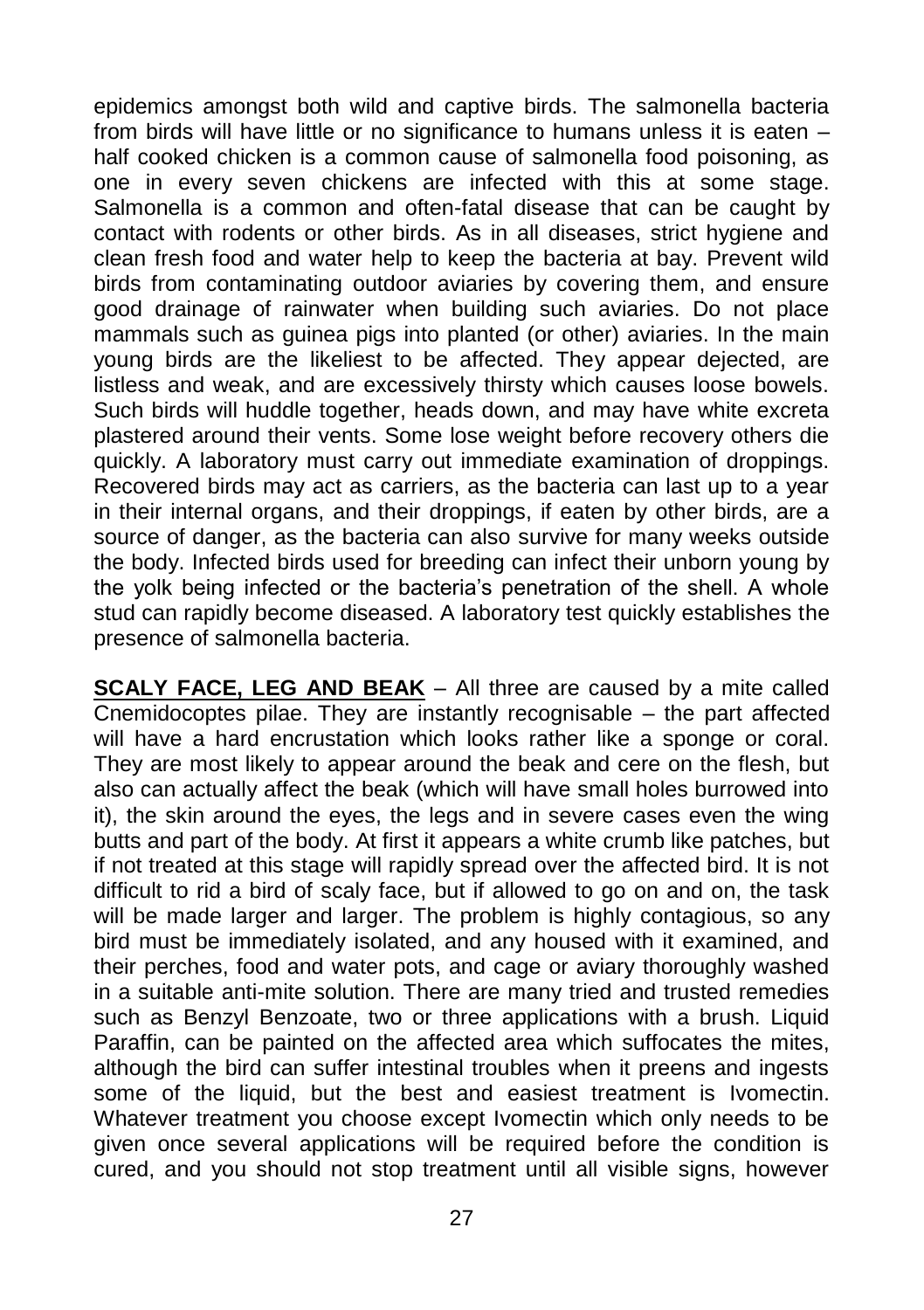minute, are gone. As a precaution bird's can be treated on parts likely to be affected even if there are no visible signs, the trouble is less likely to reappear a week or two later. If affected birds are breeding and looking after young, they should be treated as soon as the young are weaned, and the young should also be given one precautionary treatment.

**SEIZURES** – Seizures can occur very suddenly and without warning, much like heart attacks in humans. The bird will fall to the floor, flutter and die, or may even be dead before it hits the floor. When a bird has died in this way, you can usually tell – the upper part of the beak is often inserted into the lower part, as thought he bird has been undershot. If you try to part the beak you will find that it is very firmly locked. Occasionally a bird having a seizure will not die but make a complete recovery, but this is the exception rather than the rule. Be very slow and deliberate in your movements when handling a bird found like this, and watch your fingers – it doesn't know what it is doing. Place it in a darkened cage in a quiet part of the birdroom (or take it indoors to a quiet part of the house) and allow it to recover in its own time. For about one week be very careful not to give it any cause to be even slightly alarmed, or the trouble could recur with the likelier result death next time. When you are certain the bird is 100% recovered return it to its home.

**SOFT SHELLED EGGS –** Soft shelled eggs, egg binding and sometimes spoiling a hen for life, can be the result of using hens which are not sufficiently mature. You are far better to wait until a hen is ten months to a year before breeding with her. Other causes are lack of calcium and vitamin D. All breeding hens should be given cuttle fish bone, oystershell and mineralised grit, which supplies the calcium, or a liquid supplement can be used. The birds usually manufacture there own vitamin D when sunshine plays on their feathers. If they have no access to the outdoors, then a product, which contains vitamin D, can be added to their softfood. Soft shelled eggs can also follow Terramycin treatment as this interferes with the absorption of calcium from the intestine.

#### *Slide 3 "Splay Legs"*

**SPLAY LEGS –** Probably all budgerigar fanciers are familiar with this condition in which one or both legs of nestlings, shortly after birth, instead of being underneath the bird supporting its weight, stick out sideways so that the fledgling has great difficulty in moving about. Very often the affected leg is stiff and the bird seems unable to move it. There have been various theories put forward, the most frequently repeated being that the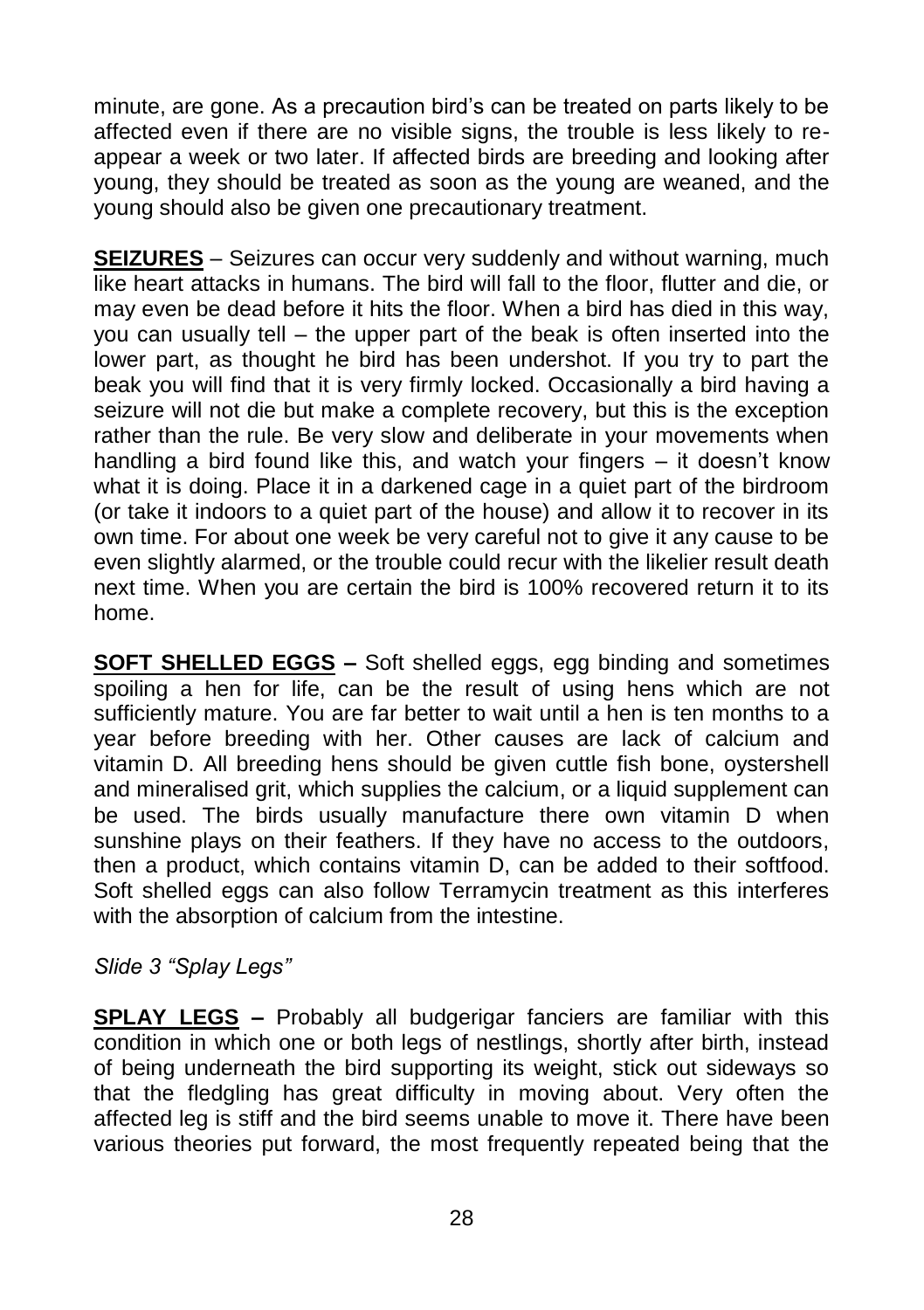chick was in the wrong position in the egg. This condition can sometimes be cured by tying the legs together with soft wool for seven days.

**STOMACH COMPLAINTS –** besides enteritis, there are several other less harsh stomach conditions, such as ordinary diarrhoea, and mild bowel infection, thought these can develop into serious problems if not treated. At the other end of the scale is constipation, but this is very rare – a bird so affected can be cured by a few crystals of Epsom or Glauber salts in the drinking water for a few days, or possibly by simply giving more greenfood. The drinking water should first be boiled, and this is a good precaution for any sick bird. Birds with loose bowels should not be given greens or codliver oil. They should be kept warm, and may be treated with Sulphadimidine. Also, fine charcoal added to the food will help matters greatly.

**STROKES AND FITS –** These really come under the heading of seizures. They are usually fatal, though sometimes a bird can have a mild stroke and it is best left alone to recover. There is no treatment that can be given to prevent or cure these, nor can they be avoided. Sudden frights can cause young, old or overweight birds to have a fit, which is usually fatal. As a rule healthy birds aren't affected. A surviving bird should be fed on plain canary seed, a little greenfood and fresh water and kept as quiet as possible.

**STRESS** – The term stress is widely misused and a relatively modern concept. The word has come to include any noxious stimulus, internal or external, such as toxaemic infections, heat, chilling, relative anoxia and trauma, but in the context used here it concerns the psychological disturbances arising from two basic behavioral traits, the alarm reaction and the adaption syndrome. It seems safe to assume that stress of any nature is likely to promote increased stimulation of the adrenal gland and if the stress factor is prolonged imbalance of the secretions of the gland may follow and reaction to further stress seriously diminished.

In this section we will deal purely with stress arising from the alarm reaction and the adaption syndrome.

Considering the 'alarm reaction' first, this is the principle defensive manoeuvre of small birds. The bird is actively mobile, and if alarmed its first reaction is to put as much distance between itself and the cause of alarm as possible. This is usually accompanied by a loud alarm call to warn the rest of the flock of danger in social species. Solitary species are usually mute at this time. The behavior may be adapted, and if chased by an arial predator many small birds will seek shelter in a bush or a tree.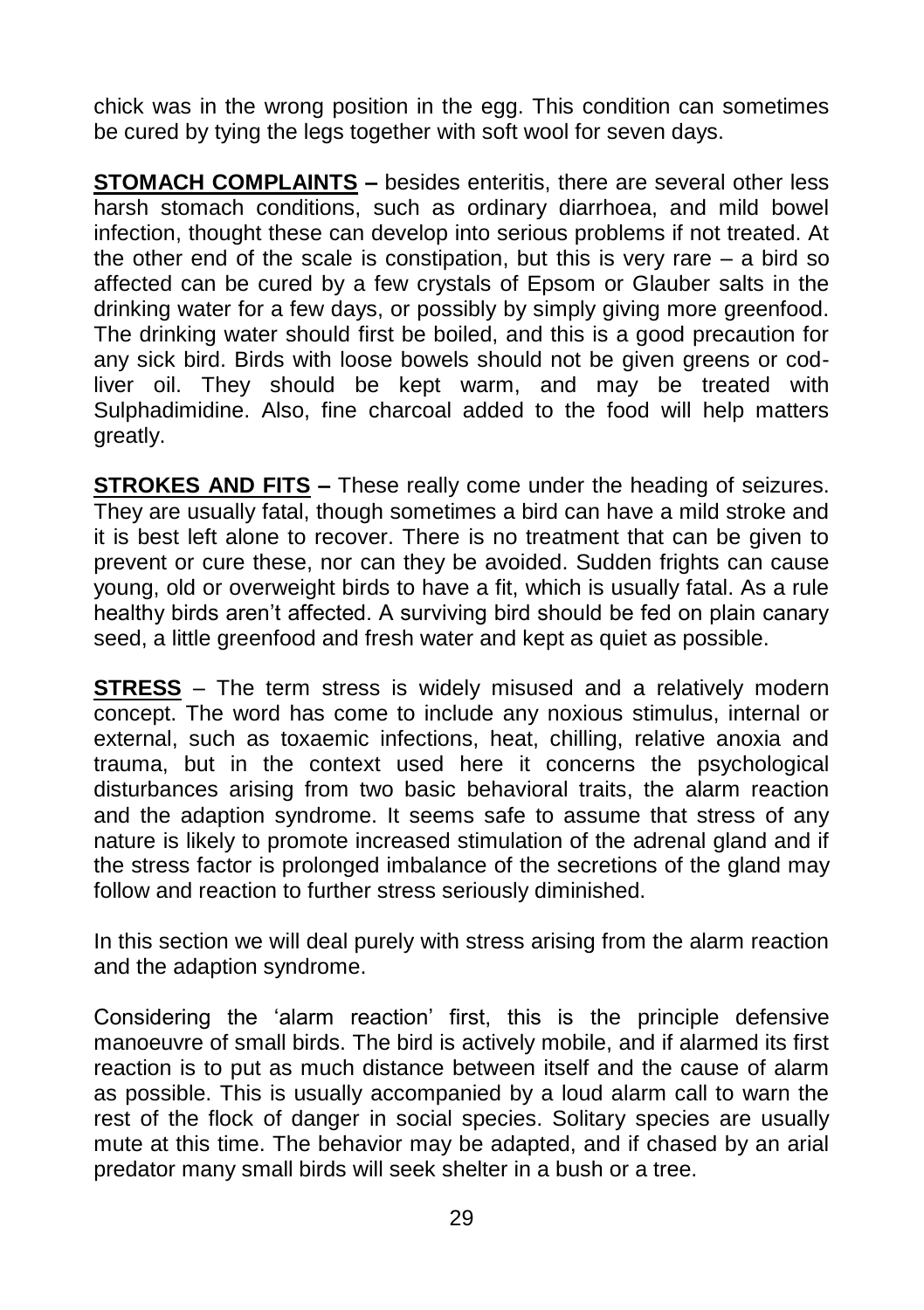In the aviary this alarm reaction is thwarted because the bird cannot escape, and if it tries it will probably injure itself on the wire. Thus the very fact of caging a bird or placing it in a flight has removed from it the possibility of a normal alarm reaction. The vocal display, warning the other birds, still occurs and as a result widespread panic is likely to occur.

It is impossible, under the conditions imposed by the concept of aviculture, to provide sufficient space or freedom to allow the bird to exercise its alarm reaction, end even if a large enough space and finances were available, the owner would be deprived of the pleasure of seeing his birds at close quarters.

Since the alarm reaction cannot be catered for, the sole way of avoiding stress from this cause is to as far as possible obviate the reaction. Animals have an escape distance, a distance to which they will permit an approach, closer and they will move away. The aviculturist should do everything in his power to reduce the escape distance to zero, to have the birds so confident that they will come to his hand and perch on him. This is probably achieved by imprinting, that is, by persuading the birds to recognise him and accept him, not as a human, but as a bird.

The start should be made in the nest, accustoming the birds to being handled and later feeding them form the hand, Movements should be slow and deliberate, and wherever possible clothing of the same type and colour should be worn, not as difficult as it seems if one buys a couple of tan smocks, which will also protect the clothes.

Generally visitors are a necessary evil, but if the birds are finger tame with the escape distance reduced to a minimum, and if the visitor is wearing a similar smock to the one the birds are used to, and if the movements are slow and voices are kept down the birds will accept the stranger.

These simple, if time consuming, procedures will ensure a happier and more stress free environment, which will pay for the trouble taken.

Adaption syndrome stress is rather less easy to define. Birds and animals in confinement are more settled when a routine is adopted which ensures regular performance of the duties necessary for their well being. It is generally difficult to adhere to a rigidly set routine in the management of aviaries. This practice is, we believe, followed by many people in the fancy, and it is very beneficial in that it creates a calm aviary and reduces stress.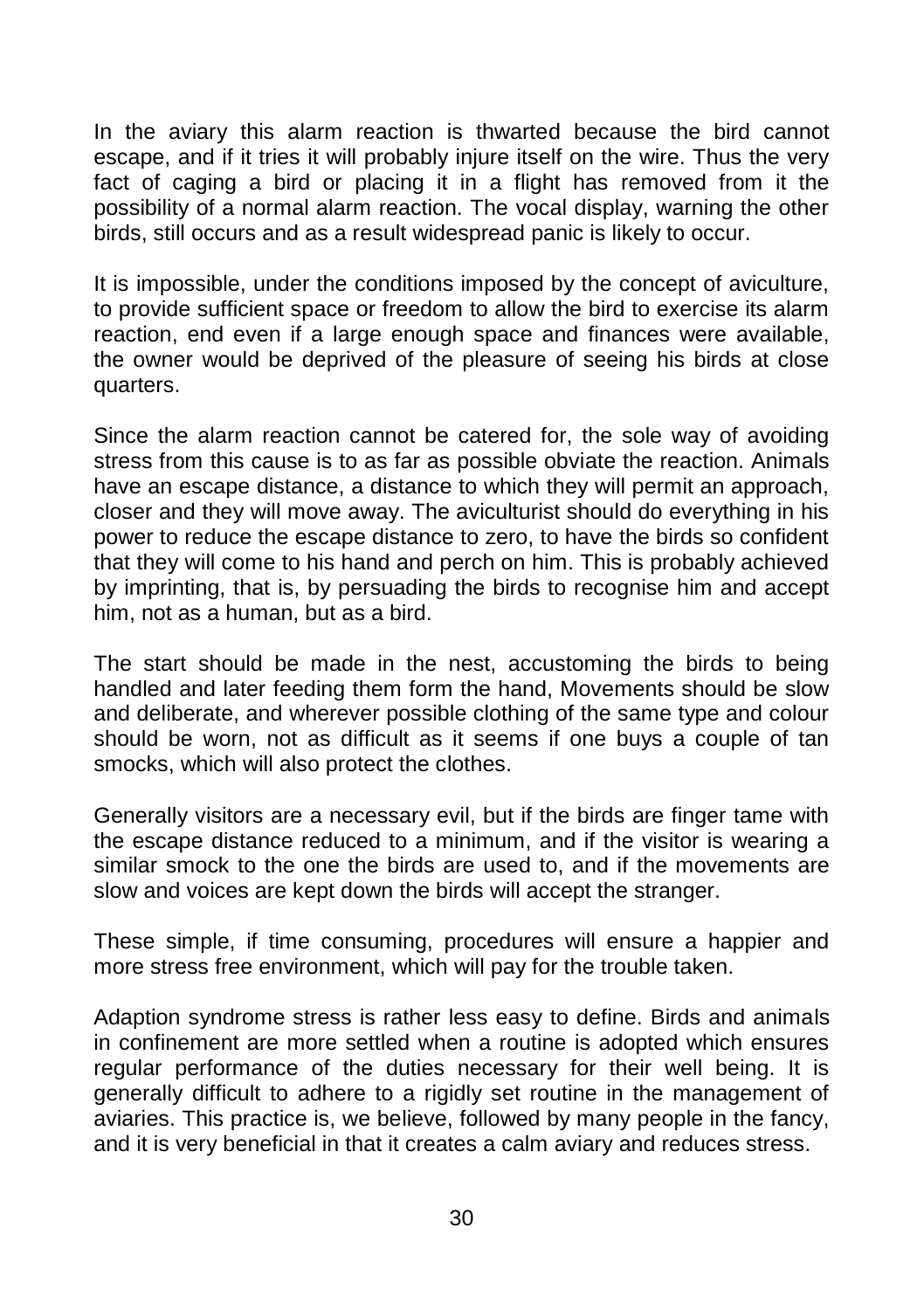Sudden and drastic alterations to routine should be avoided, and this can also include changes in feeds and where such a change is considered desirable the changeover should be accomplished gradually a mixture of the last of the old food with the first of the new. It should also be remembered that the young bird is far more adaptable than the old specimen and that early handling and imprinting can reduce later stress. The reverse also applies, and if an older or adult bird is obtained to improve ones stock it is necessary that all due care and consideration should be exercised in introducing it into the aviary.

On arrival the bird should be segregated from the other birds for at least 3 weeks. If caged in the house it will have an opportunity to become accustomed to its new owners and the risk of introducing an infectious condition reduced. To put it immediately into a flight or stock cage is asking for trouble. If after a period of observation, the bird has shown no signs of ill health and is eating and drinking normally, introduction into the aviary may go ahead. Initially the bird is better caged by itself where it can become accustomed to its new environment, and later paired up. See also **QUARANTINE**

In the aviary and particularly in flights a social order of some nature exists and after a period a balanced group evolves. Pair bonds of considerable duration will form, and the colony will be settled. The introduction of one or more bird into this group will temporarily destabilise the group, the instability-giving rise to stress. The more often the individuals in a group are varied, the more frequent are the periods of stress. In a stock cage, where the birds are initially crowded, the stress will be increased.

It would appear that many aviculturists do not appreciate the importance and significance of the social group, and seem to shuffle and re-arrange their stock without considering the importance of the stability of the group to the well being of the individual specimens comprising the groups.

The removal of an individual from a social group is less likely to have any major effect on the group as a whole, the stress incurred in this case affecting the moved specimen and, in the case of a pair bonded individual, it's mate.

One major error seen in many flights is overcrowding, which will cause stress.

**SWELLINGS –** Older birds are especially likely to get swellings on the body frequently occurring in the area of the abdomen, and going unnoticed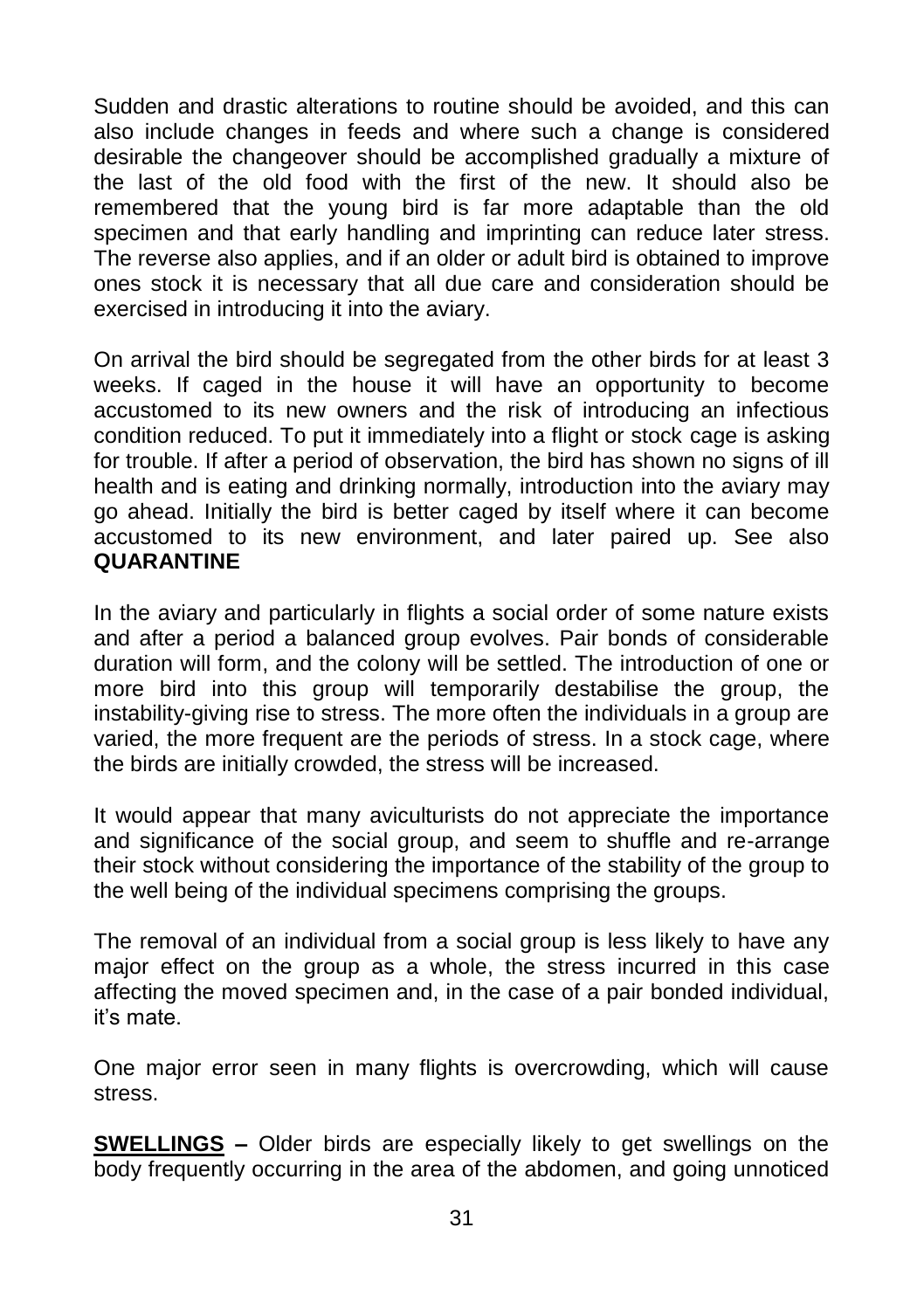until the size of a 1p piece. The growth is usually quite rounded, and in the early stages causes the bird no discomfort, though as it slowly grows, it becomes a nuisance to it, and frequent pecking at the unwanted appendage will result, often causing severe wounding. Surgical removal of the tumour may be possible, but this is the only way, but many birds that have been operated on do not survive the first 24 hours. If surgery is possible, it will be more so in the early stages, so as soon as you notice the tumour, consult your vet. See also **BUMBLEFOOT, TUMOURS and CYSTS**

**TRICHOMONAS –** This disease which is quite common in budgerigars was only recognised a few years ago. It is caused by a very minute parasite and can be introduced into the stud through the acquisition of a new bird, which may appear completely healthy or from the droppings of wild birds in an open flight. The symptoms are nibbling as if they had seed in their mouths, retching as if they are trying to be sick and actual vomiting with feathers below the chin or on the head become matted with the vomit. By this time the birds are usually fluffed up and sitting in a corner with eyes closed. The disease can kill and it can spread quickly.

When it comes to the treatment there is one factor about the parasite that works in the fanciers favour – when the parasites are passed out of the sick or carrier bird, they live only for a few hours, so there is no need to clean and disinfect the aviary as is the case with so many other diseases. It is absolutely necessary to treat all the birds in the aviary, even if only a few are ill, many will be in the incubation stage of the disease, and others will be carrying the infection without showing symptoms. If one is left untreated the whole cycle will start all over again.

The most commonly used treatment is Harkanker soluble. Although be careful of overdosing, especially in bird's feeding chicks when the dose needs reducing by a factor of 4.

**TUBERCULOSIS (AVIAN) –** This is a serious, slow developing disease, which fortunately is not often encountered, in cage birds. Symptoms are permanent loss of condition, fluffed out feathers and persistent diarrhoea. Some birds are sluggish, others waste and may eventually die, after a prolonged illness. It is not possible to treat a bird suffering from this, and any birds so affected should be destroyed, and the entire aviary should be very thoroughly disinfected. One of the best ways to do this is to get as much sunlight as possible into the aviary, to be effective the light must not go through ordinary window glass as this removes the U.V. rays which are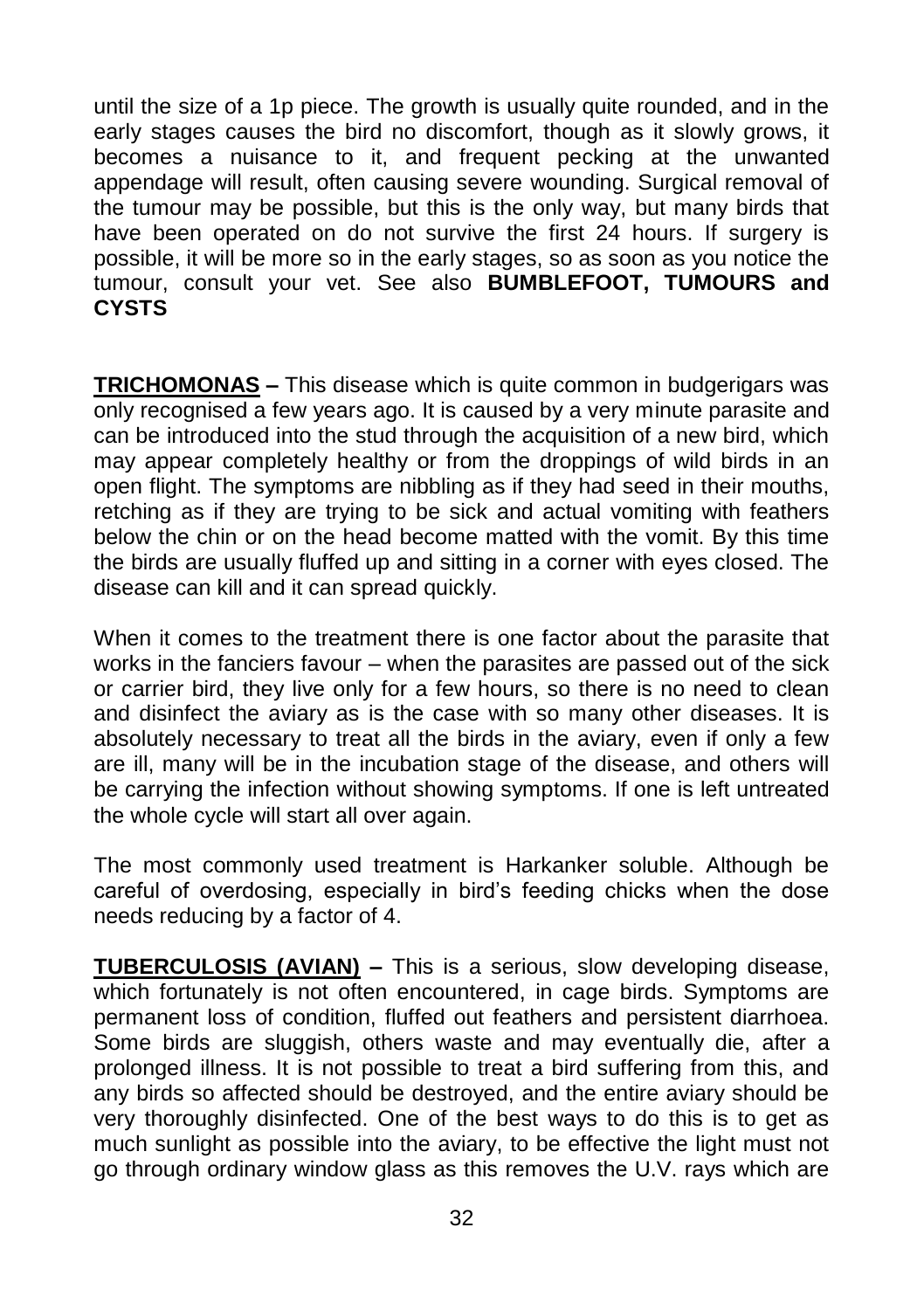the effective part of the spectrum, as the bacillus causing the disease is unable to survive the direct rays of the sun for more than a few days. Since the bacillus lives in aviary dust, it is likely that an ioniser could prove invaluable as these collect all the dust at a convenient point of the birdroom, and you can dispose of it easily. Avian TB can be contracted from wild bird droppings, or from a newly acquired bird suffering from the early stages of the disease. A laboratory test will confirm the presence of the bacillus, and then you must destroy infected stock and burn the carcasses. The aviary should be scrubbed out using a suitable cleaning agent.

#### *Slide 8 "Preen Gland Tumour"*

**TUMOURS –** These are often seen, especially in older birds, and can be either malignant (cancerous) or benign (harmless). Most often they are in the area of the vent, though they can be seen elsewhere. Internal tumours, especially of the kidneys and reproductive organs, are very common, especially in old pet birds. Your vet can remove benign tumours as long as you don't allow them to grow to large, but malignant ones are generally inoperable. Bone tumours occasionally happen, and usually appear as swellings around one or more joints of wings or legs. The swellings do not seem to cause any distress initially, though many are malignant, but due to their situation these can be operated upon, usually meaning the amputation of the affected wing or leg, or perhaps just a portion of it. The majority of birds, especially youngsters, will adapt so fully to the loss of a leg that it will seem as if it has never been any different.

**VERTIGO –** It seems weird to consider a bird suffering from vertigo, though it may occasionally be the result of egg binding. A hen so affected cannot control her flight, and will crash into everything, and may even be unable to maintain her equilibrium when sat on the floor. Cod-liver oil and lime added to the food should prevent this disease. A hen suffering from vertigo (which is a form of neurosis) should be put into a warm cage with a low roof to discourage flight. Add cod-liver oil to her seed, and often a cure will be effected in a few days. If, however, a week of this sees no improvement, then she is incurable.

**VITAMIN & IODINE DEFICIENCY – Vitamin A Deficiency –** This can predispose to candidiasis, trichomonas and upper respiratory tract infections as well as drowsiness and lack of vigour, especially in chicks. General condition is poor, with virtually white ceres and a watery discharge from the eyes, which tends to clot. There will be a decrease in eggs hatched, and the rate of deaths among the stock can be high. Provision of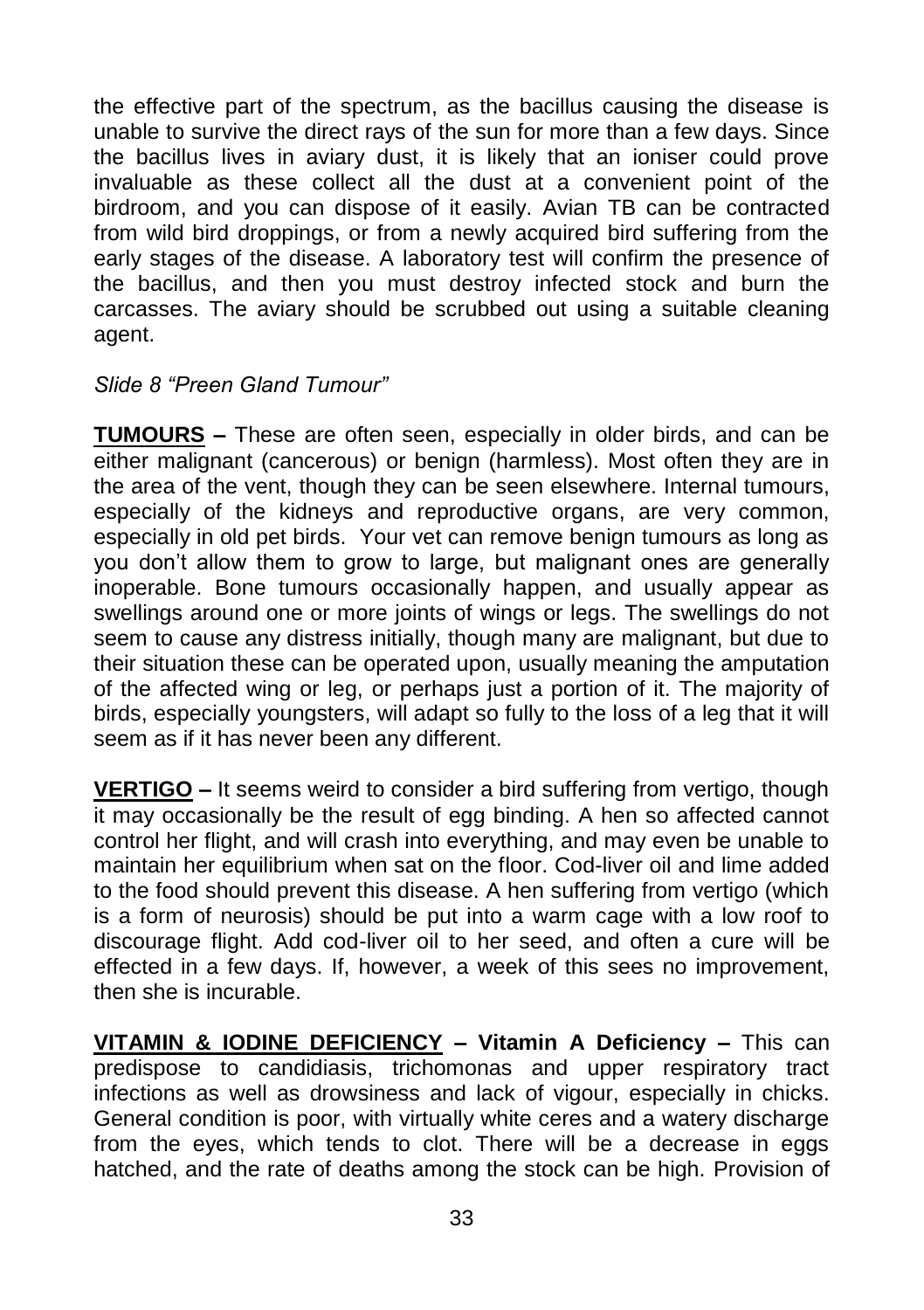fish liver oils will provide vitamin A, but must be used in moderation, or the result will be: **Excess** – To much vitamin A accumulates in the body, mainly in the liver – grossly excessive amounts are poisonous. Birds will lack appetite, have poor feather growth, and may show swollen wing and leg joints. Continuous feeding of seed covered with fish oils can easily cause this problem – the cure being to drastically cut down on the quantity used.

**Vitamin B Deficiency –** The vitamin B group is a large complex and it is not easy to differentiate between each one's deficiencies. Generally their deficiency causes stunted growth, poor feathering, loss of appetite and the upsetting of the nervous system. The latter will manifest itself as an inability to balance, partial paralysis and jerky movements. Dried milk and yeast are excellent natural sources and Abidec with Cytacon will completely cover this group.

**Vitamin D Deficiency –** lack of this vitamin causes rickets, which will make the bird unable to fly and cause its legs to be deformed. Vitamin D can be provided by using fish oil, but another cause of rickets is either insufficient or poorly balanced supplies of calcium and phosphorous. Another name for vitamin D is the "Sunshine Vitamin", and sunlight reacts on the birds skin to produce this vitamin, so lack of natural light can also be a cause. **Excess –** Too much fish oil results in chicks, which lose their appetites, vomit and waste away. In very bad cases, where large quantities of wheatgerm oil may have been added to cod-liver oil, death is the likely result. Obviously, care should be taken not to use too much, and a good rule in giving any type of additive to your birds is "in moderation always".

**Vitamin E Deficiency –** This vitamin is also known as the fertility vitamin. Most fanciers are familiar with this one, lack of it causes infertility, eggs which do not hatch or the few that are fertile and hatch contain weak chicks with brain damage and accumulated fluid in their tissues, which die in no time at all. The finest source is wheatgerm oil, which can be used in small quantities, but only if you have problems with fertility – if all is going well, don't interfere. Wheatgerm Oil also has the ability to act as an anti-oxidant for such substances as vitamin A. An important point to remember is that excessive use of fish oil can destroy vitamin E, as can the use of rancid wheatgerm.

**Iodine Deficiency –** Birds deprived of iodine will have enlarged or diseased thyroid glands,. In the early 1960's, research showed that 85% of pet birds were affected, and 20% actually died because of it. The name of this disease is thyroid dysplasia. It was also found that 21% of breeder's birds were affected. The healthy gland is normally about 1 to 2mm at the